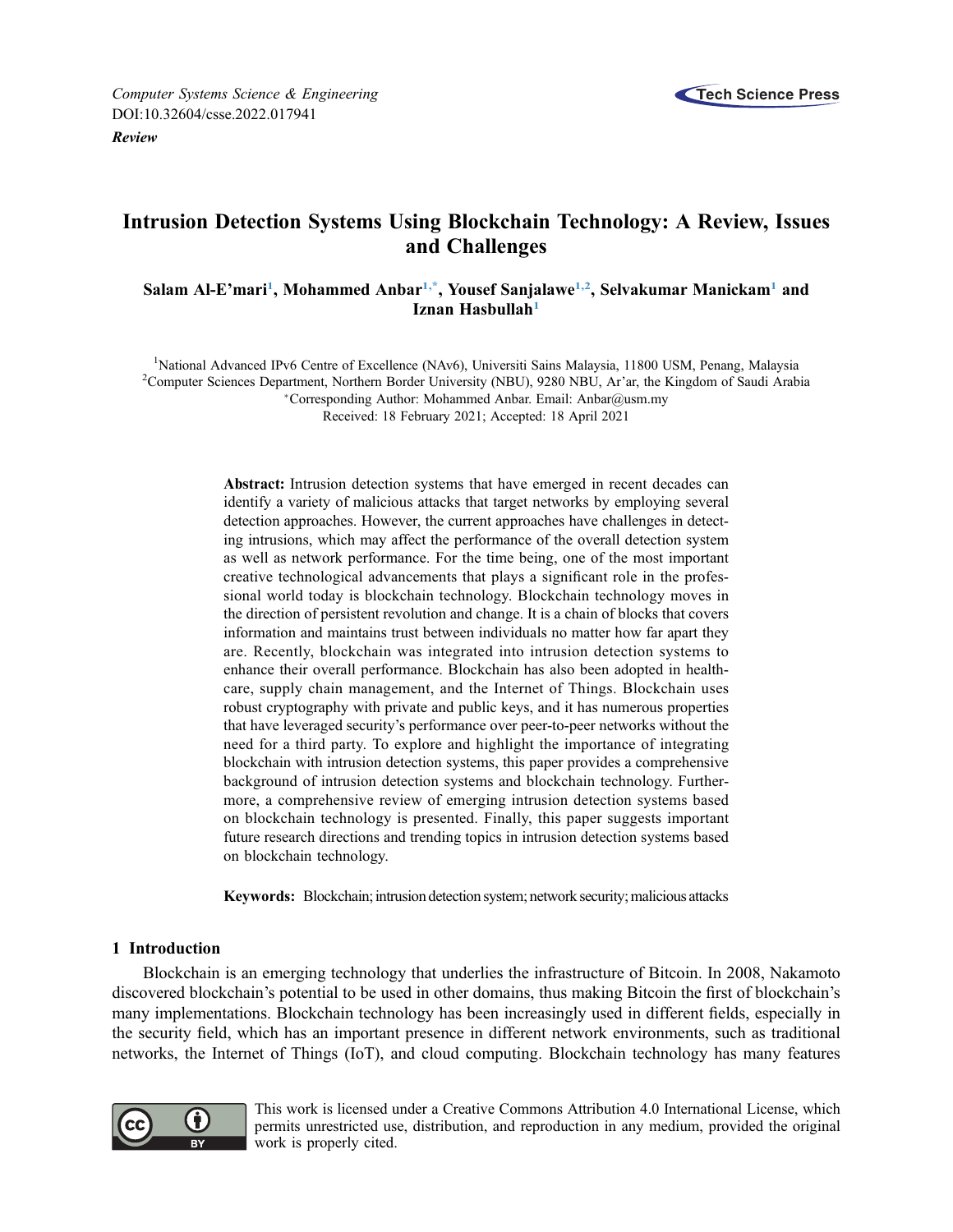that may enhance network security. Its most important feature is that it works with decentralized and distributed environments; therefore, it does not need a trusted third party to manage the network. Blockchain technology has been applied to cryptocurrency networks, wherein the blockchain provides cryptocurrency its basic infrastructure, which allows financial operations to be performed in a secure manner and be distributed within networks.

Currently, there are many different types of digital currencies, such as Bitcoin, Litecoin, Ethereum, and Ripple, which have been built into a new durable ecosystem and may be integrated with different network types. Recently, these network environments have been suffering from a critical challenge related to detecting attacks because different types of cyberattacks rely on the complexity of the networks' infrastructure. Therefore, traditional intrusion detection systems (IDSs) are unable to detect blockchain-related attacks. Researchers thus intend to use blockchain technology to enhance IDSs and improve attack detection.

The main contribution of this paper is to provide a comprehensive analysis of blockchain-based IDSs. This review will accomplish the following:

- Present an overview of blockchain technology and its importance, and introduce the advantages of and threats to blockchain;
- Discuss and analyze existing blockchain-based IDSs to provide a clear analysis of the current works conducted in this field;
- Compare and analyze the proposed techniques to highlight current research gaps;
- Provide future research directions and open research issues concerning IDSs based on blockchain.

This review is scientifically significant because it allows researchers to analyze blockchain's role in IDSs by providing them with a clear view of the advantages, threats, and opportunities that result from using blockchain in IDSs.

This review is organized as follows. Section 2 provides a comparison with existing reviews in the same field, Section 3 presents an overview of the structure, basic applications, and characteristics of blockchain, Section 4 presents an overview of IDS types, techniques, performance measurements of IDS, Related models of IDSs based on blockchain are discussed in Section 5; Future research directions are presented in Section 6, and Section 7 concludes this review.

# 2 Comparison with Exiting Reviews

Some reviews have been conducted to address security issues in IDSs using blockchain technology. For instance, Kolekar et al. [[1](#page-21-0)] conducted an overview of blockchain technology and IDS showing the integration between blockchain and IDS. Meanwhile, Shreevyas et al. [\[2\]](#page-21-1) discussed the usage of blockchain in IDSs as a trusted technique used to detect cyberattacks. In addition, Meng et al. [[3](#page-21-2)] discussed the usage of blockchain technology in a collaborative IDS. This review presented a general background of blockchain technology and IDSs and discussed the challenges of using blockchain-based IDS. Lastly, this review concluded that blockchain technology cannot handle all IDS issues.

Furthermore, Wang et al. [\[4\]](#page-21-3) conducted a review to discuss the role of blockchain technology in IoT applications; they focused on blockchain-based IoT applications, and compared them. Khan et al. [\[5\]](#page-21-4) reviewed IoT security limitations and discussed blockchain technology as a potential emerging for solving security issues in IoT architecture. Other similar surveys have investigated the impact of using blockchain-based IDS in the IoT [\[6,](#page-21-5)[7](#page-21-6)]; they summarized existing research security challenges that IoT architecture and blockchain-based Internet services suffer from. A more elaborate survey was presented by Sengupta et al. [\[8\]](#page-21-7) to determine how blockchain technology handles security challenges effectively in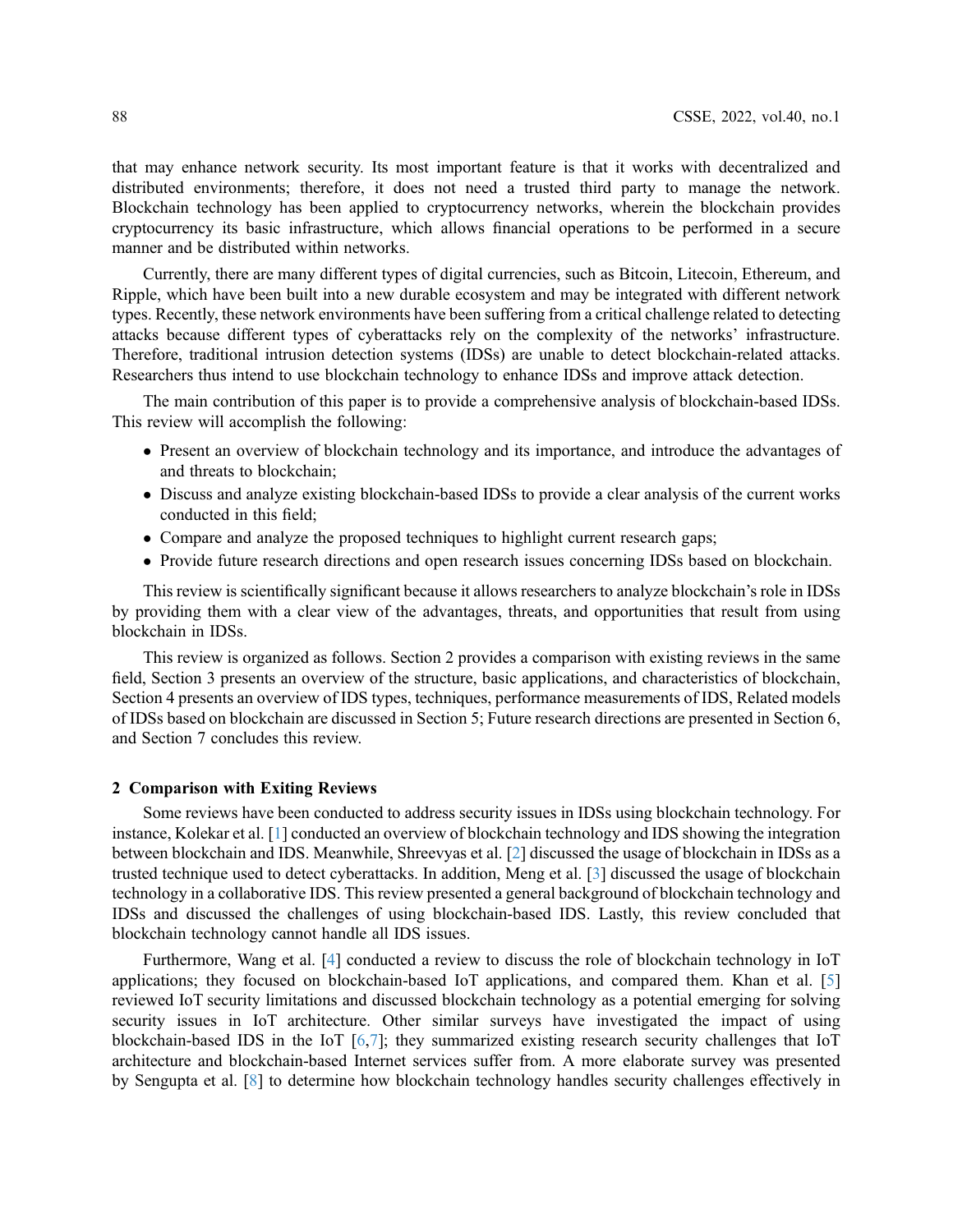the IoT and Industrial Internet of Things. Ultimately, the majority of existing reviews focus on the challenges or advantages of using blockchain technology in the security field [\[9\]](#page-21-8).

To summarize and illustrate how the present review is different from the existing reviews, [Tab. 1](#page-2-0) presents a comparison of discussed topics. At the time of writing this review and according to the comparative analysis conducted in [Tab. 1](#page-2-0), there is no comprehensive review highlighting a taxonomy of blockchain-based IDS, challenges, results, applications, and research trends. We can also find that the present review is more universal than former related reviews conducted in the same area.

<span id="page-2-0"></span>

| Ref. of<br>review            | review |          | taxonomy | models   | issues   | Blockchain IDS review Criteria-based Analysis of Research Comparison with<br>prior reviews |
|------------------------------|--------|----------|----------|----------|----------|--------------------------------------------------------------------------------------------|
| $[2]$                        |        |          | $\times$ | $\times$ |          | $\times$                                                                                   |
| $[3]$                        |        |          | $\times$ | $\times$ |          | $\times$                                                                                   |
| [4]                          |        | $\times$ | $\times$ | $\times$ |          | $\times$                                                                                   |
| $[5]$                        |        | $\times$ | $\times$ | $\times$ |          | $\times$                                                                                   |
| [6]                          |        | $\times$ | $\times$ | $\times$ |          | $\times$                                                                                   |
| [7]                          |        | $\times$ | $\times$ | $\times$ | $\times$ |                                                                                            |
| [8]                          |        | $\times$ | $\times$ | $\times$ |          |                                                                                            |
| $[9]$                        |        | $\times$ | $\times$ | $\times$ | $\times$ | $\times$                                                                                   |
| Proposed review $\checkmark$ |        |          |          |          |          |                                                                                            |

Table 1: Comparison with several existing reviews

## 3 Overview of Blockchain

As aforementioned, blockchain technology was introduced by Nakamoto in 2008 as an underlying technology for Bitcoin to record all transactions of Bitcoin and to create security against potential attacks [\[10](#page-21-9)]. [Fig. 1](#page-2-1) presents blockchain's roadmap from 2008 to 2019. Bitcoin's initial infrastructure based on blockchain technology appeared in 2009 over a peer-to-peer (P2P) network, which is called the Bitcoin network. Since then, cryptocurrencies have gained worldwide attention, and researchers have harnessed and applied blockchain technology to domains, such as smart contracts and supply chain management. This evolution has occurred because blockchain is autonomous, distributed, immutable, and contractual [\[11](#page-21-10)[,12](#page-22-0)].

<span id="page-2-1"></span>

Figure 1: Roadmap of blockchain technology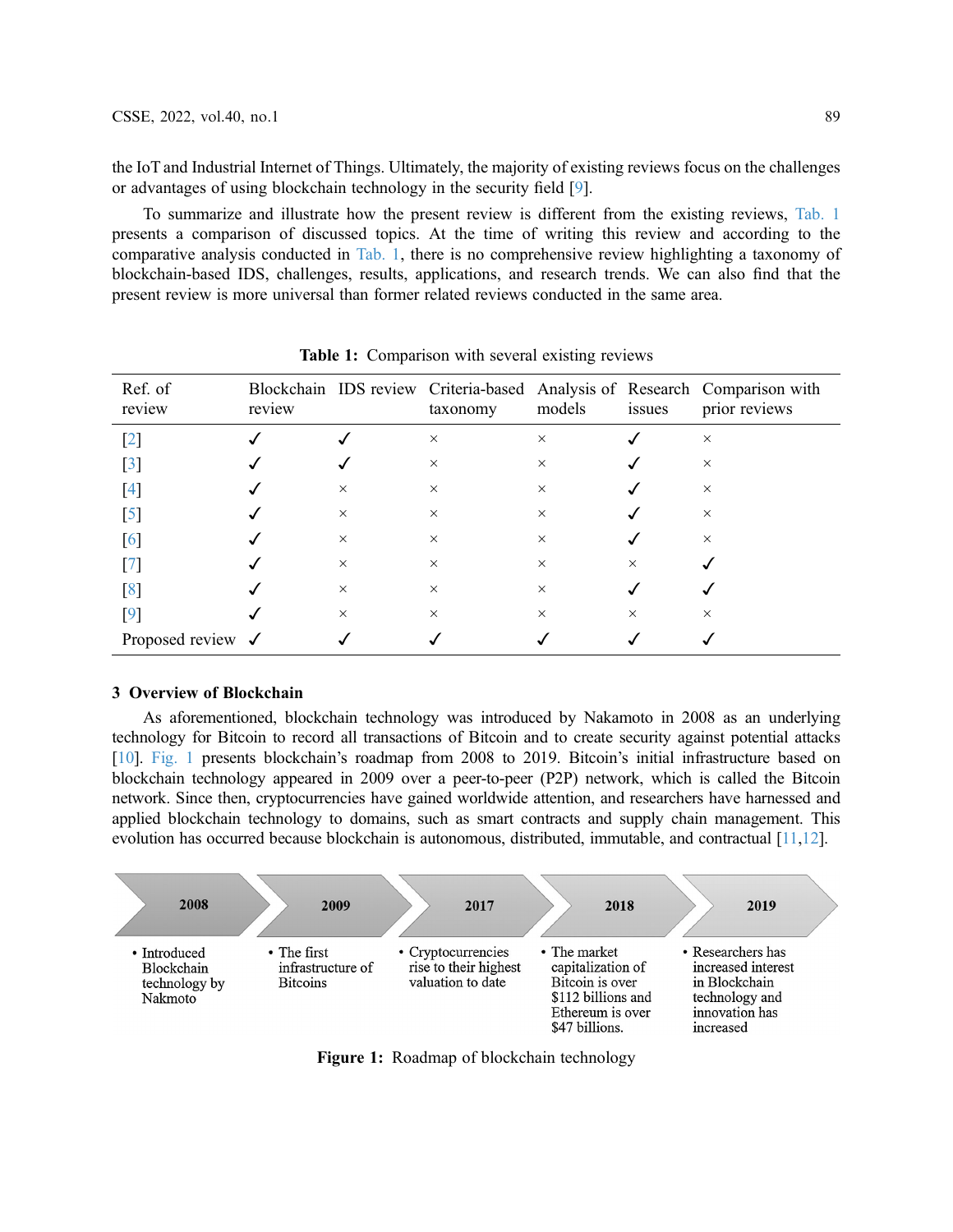#### 3.1 Blockchain Structure

A blockchain is a linked-data structure wherein each block has two main sections: a header and body. The header section consists of a nonce, a previous hash, a Merkle root hash, a timestamp, and a difficulty target. The body section contains a list of transactions. [Fig. 2](#page-3-0) presents the structure of a blockchain. The first block is always called a genesis, all blocks are linked together via cryptography, and blocks are distributed between nodes over a network [[12\]](#page-22-0).

<span id="page-3-0"></span>

Figure 2: Blockchain structure

Furthermore, to adhere to the rules of blockchain technology, all nodes in the blockchain network must have the same block list, which is presented in [Fig. 3.](#page-3-1) When a new block is added, it broadcasts to all nodes in the network. Each node verifies the new block through a consensus mechanism that confirms a transaction in the block. There are various consensus algorithms to ensure that all nodes have the same blockchain list, such as proof of work and proof of stake  $[13,14]$  $[13,14]$  $[13,14]$ .

<span id="page-3-1"></span>

Figure 3: Over P2P network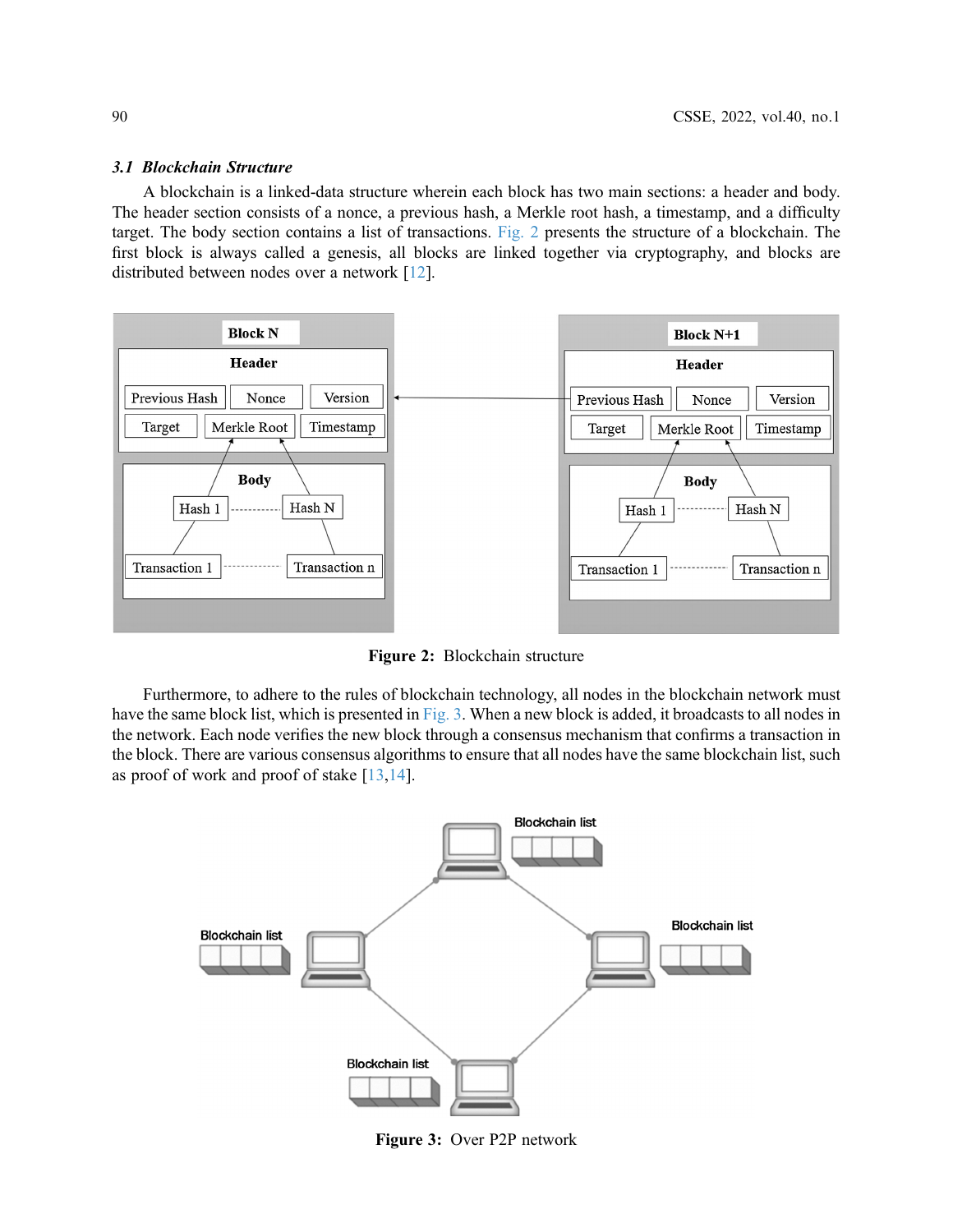### 3.2 Basic Principles of Blockchain Technology

There are many principles of blockchain technology that are applied to three main layers: the network, data, and application layers. First, the network layer is compatible with the P2P network architecture, which supports decentralized connections and distributed network mechanisms. The network layer is responsible for forwarding and verifying data between nodes. In addition, blockchain technology stores the same chain in all nodes over a network; thus, all nodes are synchronized. Therefore, when a new block is generated, it is then verified by a consensus algorithm. If the new block is valid, then it broadcasts to all other nodes. Otherwise, it is discarded. In addition, there are several types of consensus algorithms that all operate on two principles: (i) the freshness principle achieves fair competition through fresh resources for each new block that is added, and (ii) the unpredictability principle prevents any participant from predicting which node will create a new block. [Tab. 2](#page-4-0) illustrates some of the consensus algorithms that are used in blockchain networks [[15,](#page-22-3)[16\]](#page-22-4).

<span id="page-4-0"></span>

| Algorithm                              | Description                                                                                                                                                                                                                                                                    | Advantage                                                                                               | Disadvantage                                                                                                                                        |
|----------------------------------------|--------------------------------------------------------------------------------------------------------------------------------------------------------------------------------------------------------------------------------------------------------------------------------|---------------------------------------------------------------------------------------------------------|-----------------------------------------------------------------------------------------------------------------------------------------------------|
| Proof-of-<br>Work<br>(PoW)             | PoW is widely used in<br>blockchain verification to<br>validate data in complex<br>mathematical computation.<br>The first node solves the<br>crypto puzzle, then it adds a<br>new block that will be<br>verified later, by using<br>existing-verified nodes in the<br>network. | Verification technique for<br>PoW is extremely efficient                                                | High power consumption                                                                                                                              |
| Proof-of-<br>Stake(PoS)                | PoS selects participants<br>based on their stake<br>cryptocurrency                                                                                                                                                                                                             | It reduces energy<br>consumption in PoW, and it<br>is efficient for large-scale<br>networks.            | It suffers from DoS attack,<br>and there is a lack of<br>synchronization between<br>participants.                                                   |
| Proof-of-<br>Elapsed<br>time<br>(PoET) | Randomly, it generates<br>waiting time slots for each<br>participant, while user who<br>has a less waiting time will<br>be added into a new block.                                                                                                                             | PoW. Also, it ensures<br>freshness and<br>unpredictability principles.                                  | It consumes less energy than It does not indicate how the<br>algorithm can solve the<br>conflict. Also, its voting<br>approach is very complicated. |
| Proof-of-<br>Space<br>(PoSp)           | A verifier requests from the<br>prover to reserves a disk-<br>space to store necessary<br>information, then a prover<br>sends to the verifier to ensure network.<br>reserving that disk-space.                                                                                 | It reduces power<br>consumption, which makes<br>it more difficult for<br>malicious participants to join | Producing a new block is<br>difficult; therefore, it is<br>challenging in solving the<br>distributed consensus<br>problem.                          |
| Practical<br><b>Byzantine</b><br>Fault | There are three sequential<br>steps required to add a new<br>block to chain successfully,<br>namely: (i) new round, (ii)                                                                                                                                                       | It can handle a third<br>pernicious network.<br>No need for the miner; thus, whole network.             | The node cannot join network<br>before verifying it by the                                                                                          |

Table 2: Examples of consensus algorithms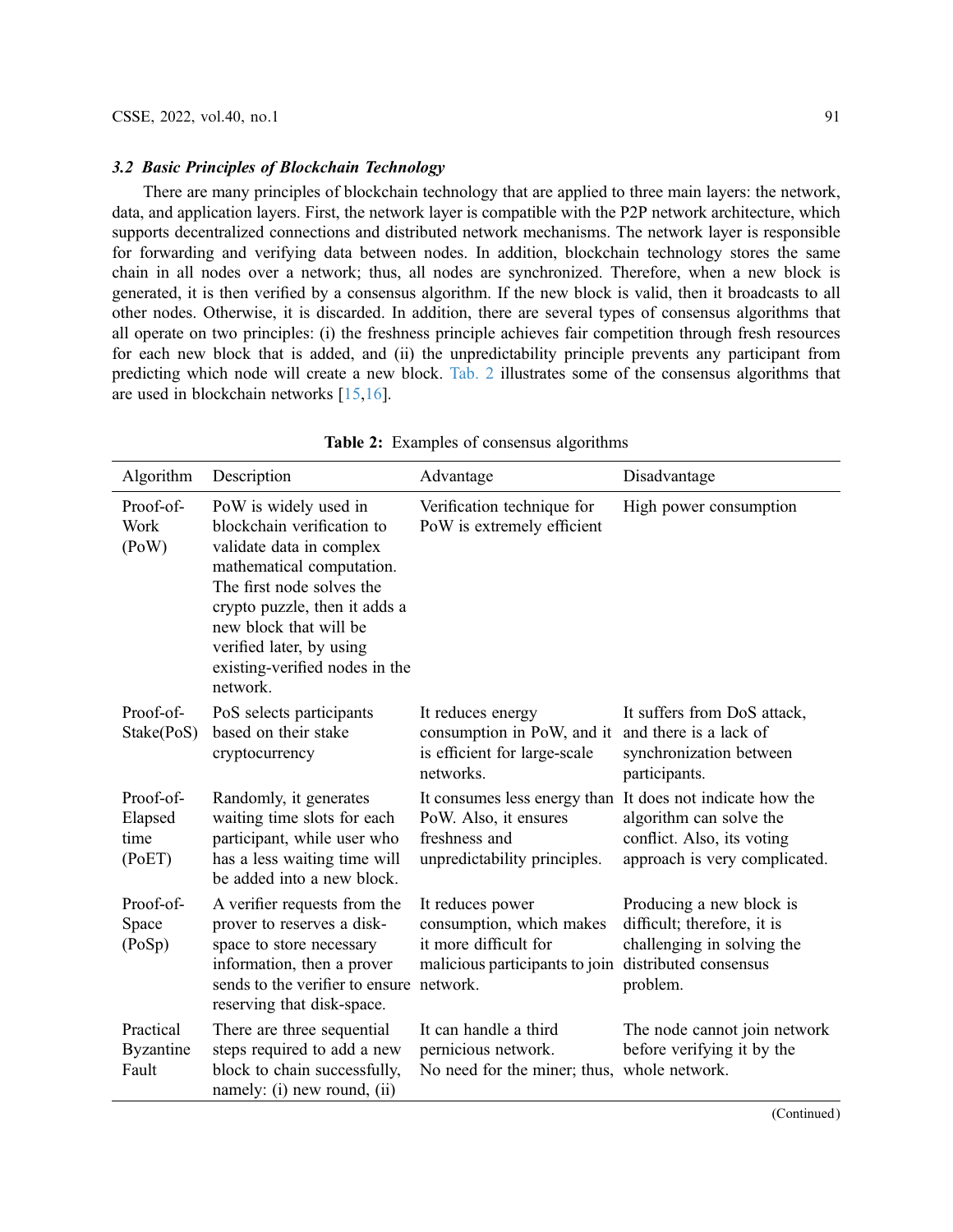| Table 2 (continued). |                                                                                                                                                                                                                                                                                                                                                                    |                                                                                                       |                          |  |
|----------------------|--------------------------------------------------------------------------------------------------------------------------------------------------------------------------------------------------------------------------------------------------------------------------------------------------------------------------------------------------------------------|-------------------------------------------------------------------------------------------------------|--------------------------|--|
| Algorithm            | Description                                                                                                                                                                                                                                                                                                                                                        | Advantage                                                                                             | Disadvantage             |  |
| Tolerance<br>(PBFT)  | prepare, and (iii) commit,<br>where each step is executed<br>after getting two-thirds<br>voting from nodes in the<br>network.                                                                                                                                                                                                                                      | it reduces energy<br>consumption efficiently.                                                         |                          |  |
| Ripple               | Participants either server or<br>clients in the network. Client less than 20%, then it<br>transfers transaction, where maintains the network from<br>the server has a unique node invalid nodes. It has no<br>list that calculates the<br>percentage of agreement, if it energy consumption<br>reaches 80% then the<br>transaction will be added into<br>a ledger. | If value of unique node list is It does not deal with<br>miner; therefore, it reduces<br>efficiently. | transactional anonymity. |  |

Second, the data layer presents the data structure of the block. Blocks contain data or transactions that do not exceed several megabytes in size. Each block is linked together by a previous hash field through a miner. When a block solves a cryptographic puzzle and obtains the previous hash, a new block is appended to the end of the chain. Furthermore, each block has several fields, which are described in [Tab. 3](#page-5-0). The data layer also concerns user authentication and transaction encryption. Each user has a public key to validate authentications, and this key is visible to anyone in the blockchain network. Digital signatures are used to verify miners' transactions, and all validated transactions are kept in a public ledger [\[12](#page-22-0),[17\]](#page-22-5).

<span id="page-5-0"></span>

| Field            | Description                                                                                                                                                                                                                         |
|------------------|-------------------------------------------------------------------------------------------------------------------------------------------------------------------------------------------------------------------------------------|
| Version          | It is the identification rules used by the protocol.                                                                                                                                                                                |
| Timestamp        | It records the time required for creating a block, and it is used for ensuring the traceability.                                                                                                                                    |
| Previous<br>Hash | It indicates the previous block used for linking the current block with the chain.                                                                                                                                                  |
| Target<br>(nBit) | It is used by consensus algorithms to define the difficulty level of their mechanism.                                                                                                                                               |
| Nonce            | It is calculated by the miner to generate a hash block, while it should be a unique number and<br>leading by zeros.                                                                                                                 |
| Merkle<br>Root   | It includes all hashes values of legitimate transactions.                                                                                                                                                                           |
| Hash             | Hashing transaction occurs by Merkel tree, where each node is related with its parent node;<br>therefore, if the transaction is modified, then it will affect all hash tree from the leaf node to<br>the Merkle root, respectively. |

Table 3: Fields of block structure in blockchain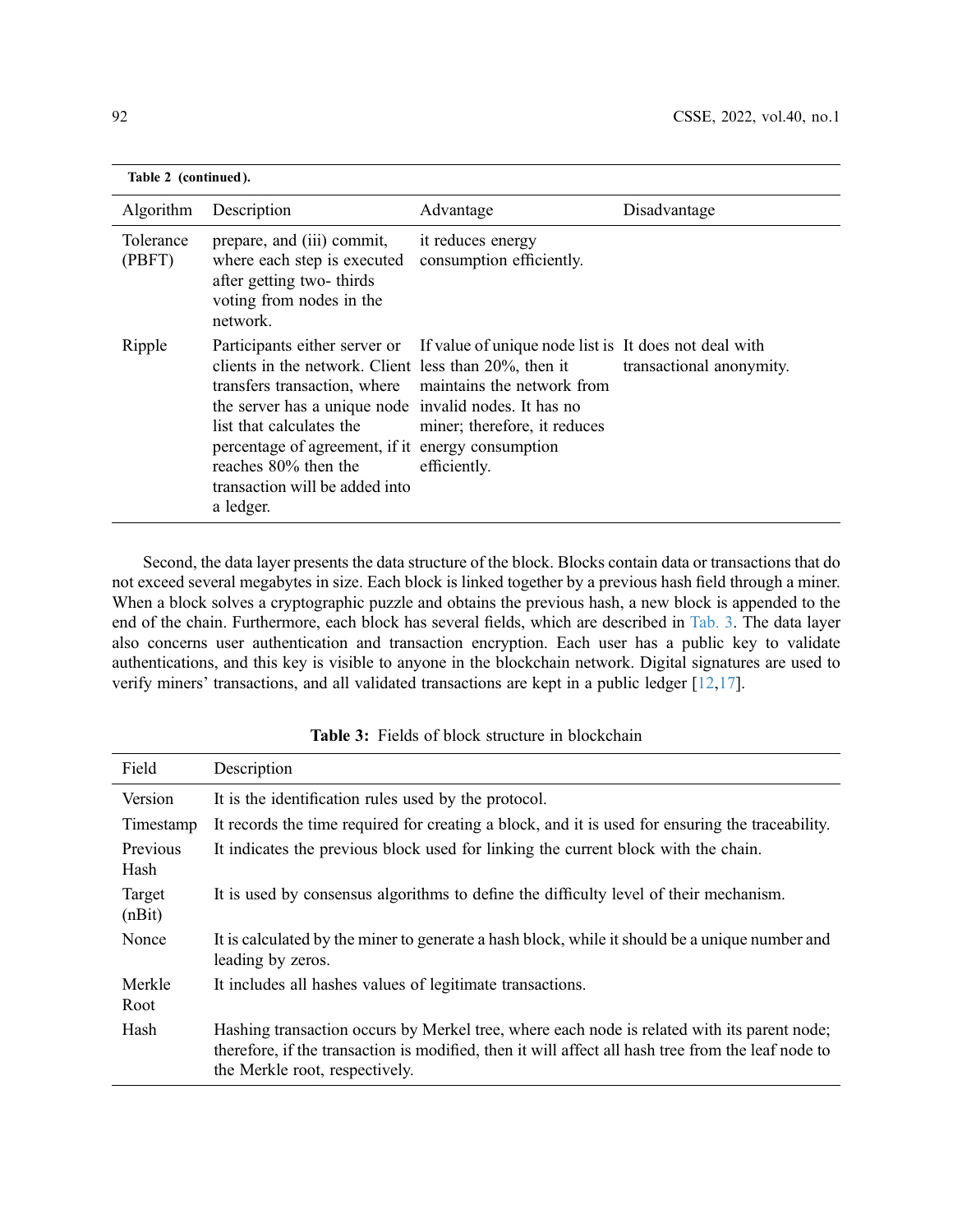Finally, the application layer is responsible for interacting with users, whether they are programmers or end-users. The application layer can be classified into two different layers. The first layer is meant for developers to build and test the application's code and is called the fabric layer. The second layer is the application layer, which allows end-users who use applications as a black box to perform specific tasks without knowing the details of the code [\[18\]](#page-22-6).

#### 3.3 Blockchain's Applications

<span id="page-6-0"></span>As shown in [Fig. 4](#page-6-0), numerous industry sectors have used blockchain technology: the financial, healthcare, and cybersecurity sectors, and more [\[19](#page-22-7),[20\]](#page-22-8). Blockchain's features are what make blockchain a charming technology for industries and researchers. Initially, blockchain was applied in the financial field to manage transactions directly between financial institutions without any intermediaries. Therefore, blockchain can enhance business interactions and operational procedures.



Figure 4: Blockchain applications<sup>[1](#page-6-1)</sup>

Financial Applications: The initial use for blockchain was in cryptocurrency to provide cheaper, faster, more flexible, and more secure payment services than existing international payment methods [\[21\]](#page-22-9). In 2016, Bitcoin's capital market reached 10 billion dollars without the need for third parties, and all of its transactions were stored in a secure manner [[15\]](#page-22-3). Therefore, there are several applications for blockchain to develop financial services and support digital currency investments.

Healthcare Applications: Blockchain technology offers the healthcare management system a way to store and process medical records over a network without disclosing patients' privacy or being modified by cyberattacks. Furthermore, it ensures data integrity and medical record accountability [[22\]](#page-22-10). Blockchain technology provides several other potential benefits for healthcare systems, such as decentralization, health data ownership, and robustness. However, a blockchain-based healthcare management system would need to be developed. For instance, developing blockchain-based electronic medical records means that health or personal records would need to be shared over a network. Smart contracts have been found to be suitable for storing and managing medical records as they ensure security and privacy features. Other challenges include the fact that electronic medical records have no standards, and that the healthcare system has an enormous volume of data [[23](#page-22-11)].

<span id="page-6-1"></span> $1$  HDG: healthcare data gateway. PSN: application of pervasive social network, MedRec: is a distributed ledger protocol. BBSD: blockchain-based data sharing for electronic medical records in cloud environments.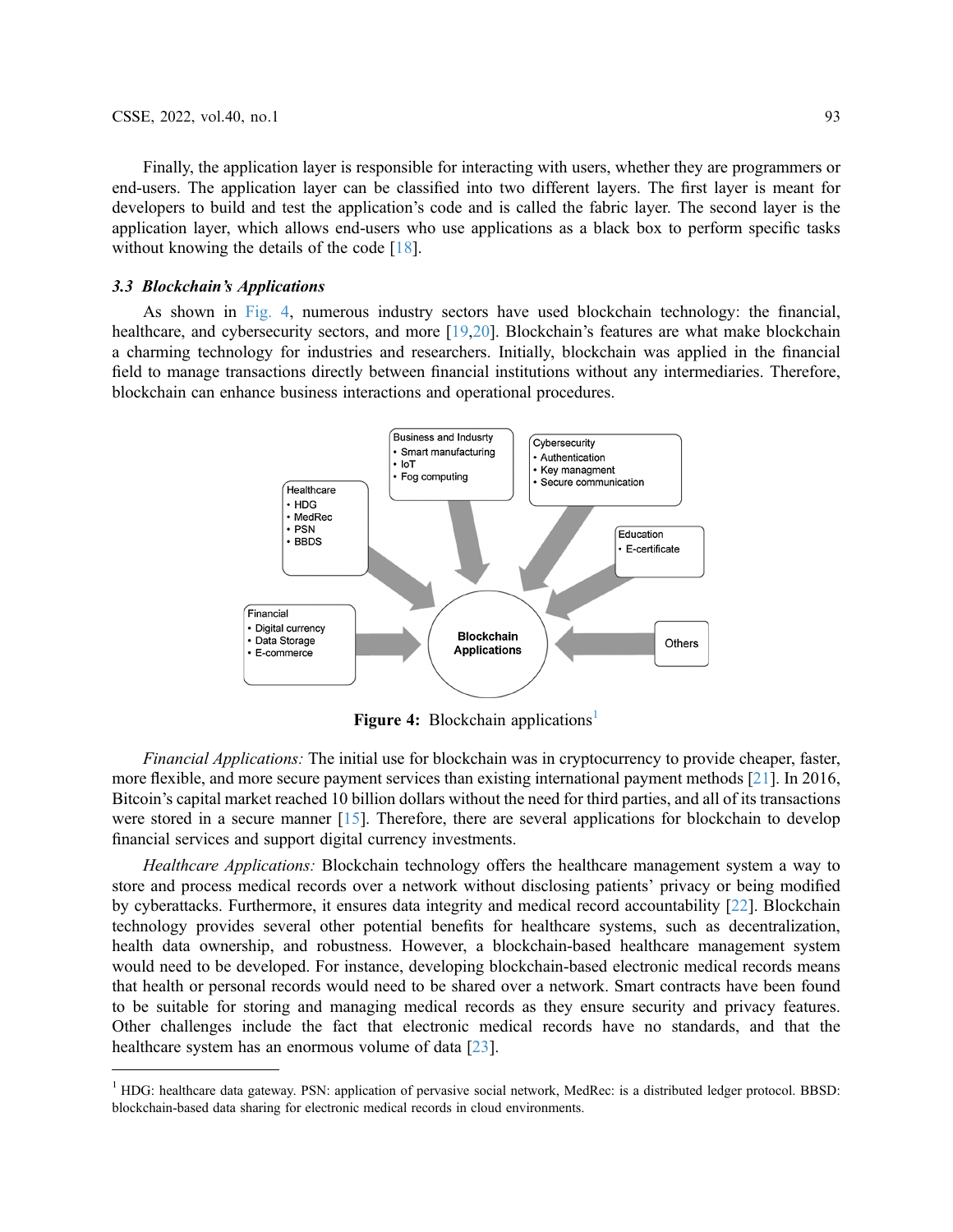Business and Industry Applications: Blockchain technology has been applied to the business and industry sectors, which has led to the term "smart manufacturing." This means that industries can share goods over a network in a secure, decentralized, and self-regulating way [[19\]](#page-22-7). Moreover, IoT ecosystembased blockchain technology has been applied to IoT devices (smartphones, vehicular networks, smart cities, and so forth), and has led users to solve issues such as managing data and keeping it private [[24\]](#page-22-12).

Cybersecurity Applications: Cybersecurity encompasses various aspects of online security, such as applications, networks, and information. In addition, cybersecurity deals with different architectures, such as the IoT and cloud. The main goal of cybersecurity is to detect and protect systems from cyber-attacks. Blockchain's characteristics allow the implementation of cybersecurity systems, thus solving key issues such as decentralized distributed domain name services, keyless signature infrastructure, and secure data storage. Recently, numerous applications have begun to adopt and rely on blockchain-based cybersecurity [\[20\]](#page-22-8).

Education Applications: Blockchain technology has been applied to online education, which has several advantages for teachers, students, and institutions. A teacher can add a block of student information to the chain, or institutions can manage certification in a secure way through digital infrastructures. Furthermore, blockchain technology offers features that can collect and analyze data and generate reports about all entities in a given institution. Blockchain technology provides security in education because it achieves confidentiality, integrity, and availability, and it enables controlled access to students' information. In addition, it has enhanced accountability, authentication, performance, trust, and interoperability. However, it suffers from several limitations, such as scalability, type of security, and privacy issues  $[25,26]$  $[25,26]$  $[25,26]$  $[25,26]$ .

Other Fields: Several additional fields have integrated blockchain technology into their systems. For instance, e-governments allow governments and citizens to interact, and smart contracts implemented on blockchain infrastructure can increase level of Quality-of-Services (QoS). Moreover, these fields established a decentralization-based blockchain database to ensure transparency, accessibility, and other important QoS features. Blockchain technology has also been applied to the energy field. There are many applications for blockchain technology that support energy management, such as increasing the security of the energy grid and supporting the energy trade [[27\]](#page-22-15).

In summary, blockchain is useful for decentralized applications in P2P networks. Furthermore, the trust and security that blockchain technology solves some main problems of cybersecurity. However, blockchain technology is not an optimal solution for all industries because it still has some challenges. For instance, traditional databases are at the core of some industries and provide fast and robust tools for many applications [[28\]](#page-22-16). Therefore, the next section discusses the benefits of blockchain as well as the main challenges and threats it faces. [Fig. 5](#page-7-0) presents the percentage of the use of blockchain technology in different sectors' operations.

<span id="page-7-0"></span>

Figure 5: Percentage of different domains using blockchain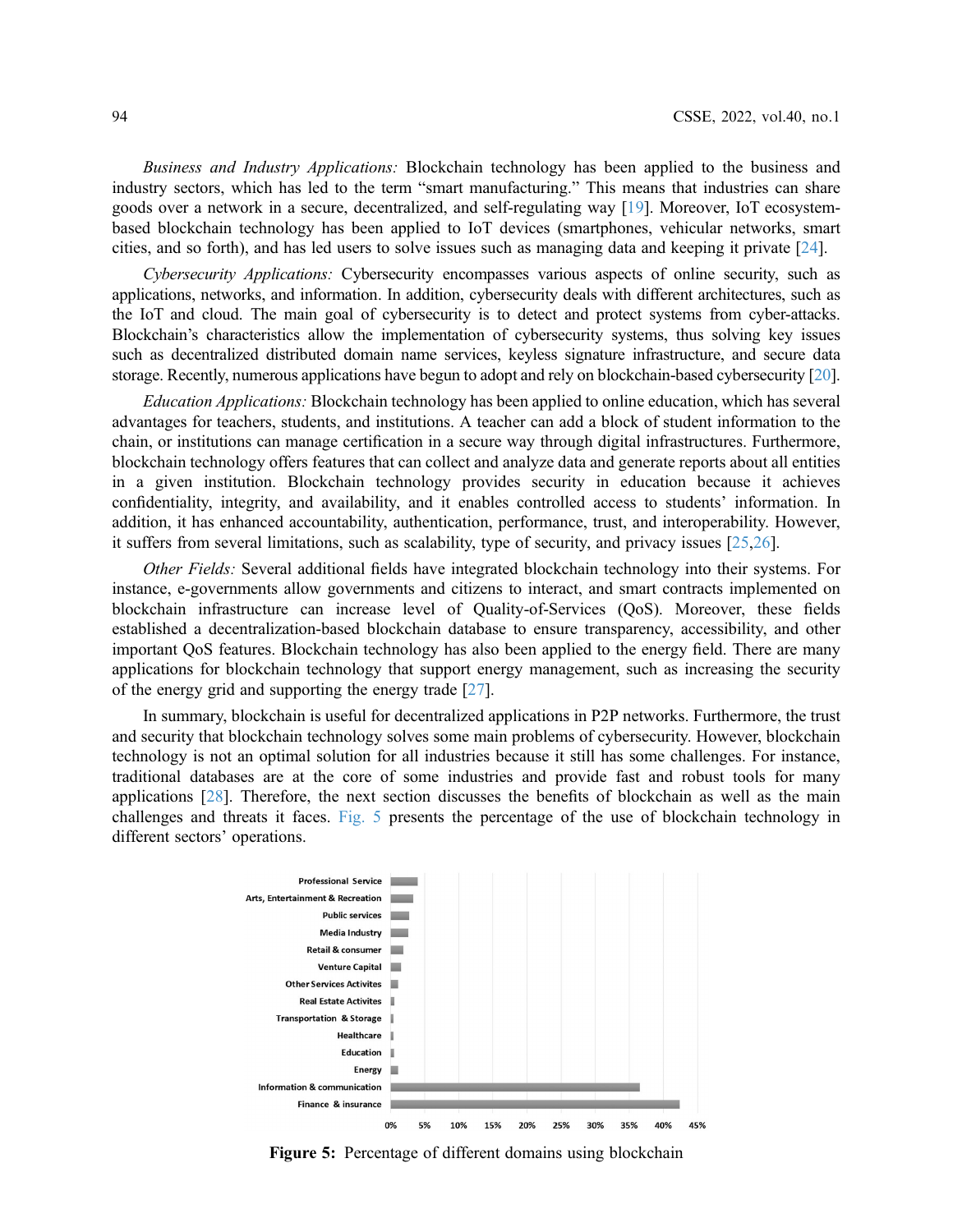#### 3.4 Blockchain's Benefits, Challenges, and Threats

Blockchain technology provides several benefits to its users. Some of these benefits are summarized below in [Tab. 4.](#page-8-0) The main advantage of blockchain is its decentralization feature. Decentralization means that there is no need for third parties and that all participants make decisions about the information contained in a network [[29\]](#page-22-17).

<span id="page-8-0"></span>

| Benefit                       | Description                                                                                                                                                                                                           |
|-------------------------------|-----------------------------------------------------------------------------------------------------------------------------------------------------------------------------------------------------------------------|
| Decentralization              | The nodes might share transactions between themselves without the need for central<br>point.                                                                                                                          |
| <b>Empowered Users</b>        | Users have a full privilege and permission to manage their transactions before<br>adding them into a blockchain list, while those users can only read their transactions<br>after adding them into a blockchain list. |
| High-quality data             | Data in a blockchain is available over different nodes consistently. It is characterized<br>by its accurateness and freshness.                                                                                        |
| Reliability and<br>Robustness | Blockchain's nodes resist against any malicious attack since it is a decentralized<br>network.                                                                                                                        |
| Trust                         | No need for a third-party in blockchain to allow users to share their transactions in a<br>trusted manner.                                                                                                            |
| Immutable                     | No one can modify transactions in a blockchain once they were added into a<br>blockchain list.                                                                                                                        |
| Simple Ecosystem              | Only one ledger is required for each blockchain network.                                                                                                                                                              |
| Availability                  | The user can create transactions anytime.                                                                                                                                                                             |
| Few Fees                      | Blockchain reduces the cost of transactions by avoiding third parties.                                                                                                                                                |
| Efficiency                    | Transactions occur quickly and automatically.                                                                                                                                                                         |
| Auditability                  | Authorized participants can audit transactions in a blockchain.                                                                                                                                                       |
| Traceability                  | Authorized participants can track any transaction easily.                                                                                                                                                             |
| Transparency                  | Blockchain provides transparent transactions to ensure a consistent relationship<br>between parties instead of doing a negotiation.                                                                                   |
| Security                      | Blockchain uses a complex cryptographic for each transaction and block.                                                                                                                                               |

Table 4: Benefits of blockchain

Despite the benefits gained from using blockchain technology, it still suffers from several challenges. Some of these challenges are presented below in [Tab. 5](#page-9-0) [\[30](#page-22-18)].

Although blockchain technology provides reliable and comfortable services for transactions executed over a network, the blockchain list itself faces different security issues. Therefore, it is important to take these issues into consideration. [Tab. 6](#page-9-1) outlines the main threats that blockchains may face [[31](#page-22-19)–[33](#page-22-20)].

This comprehensive overview of blockchain technology shows that it will revolutionize numerous fields in the future. Although it has some challenges, blockchain has various advantages, such as enhancing IDS performance.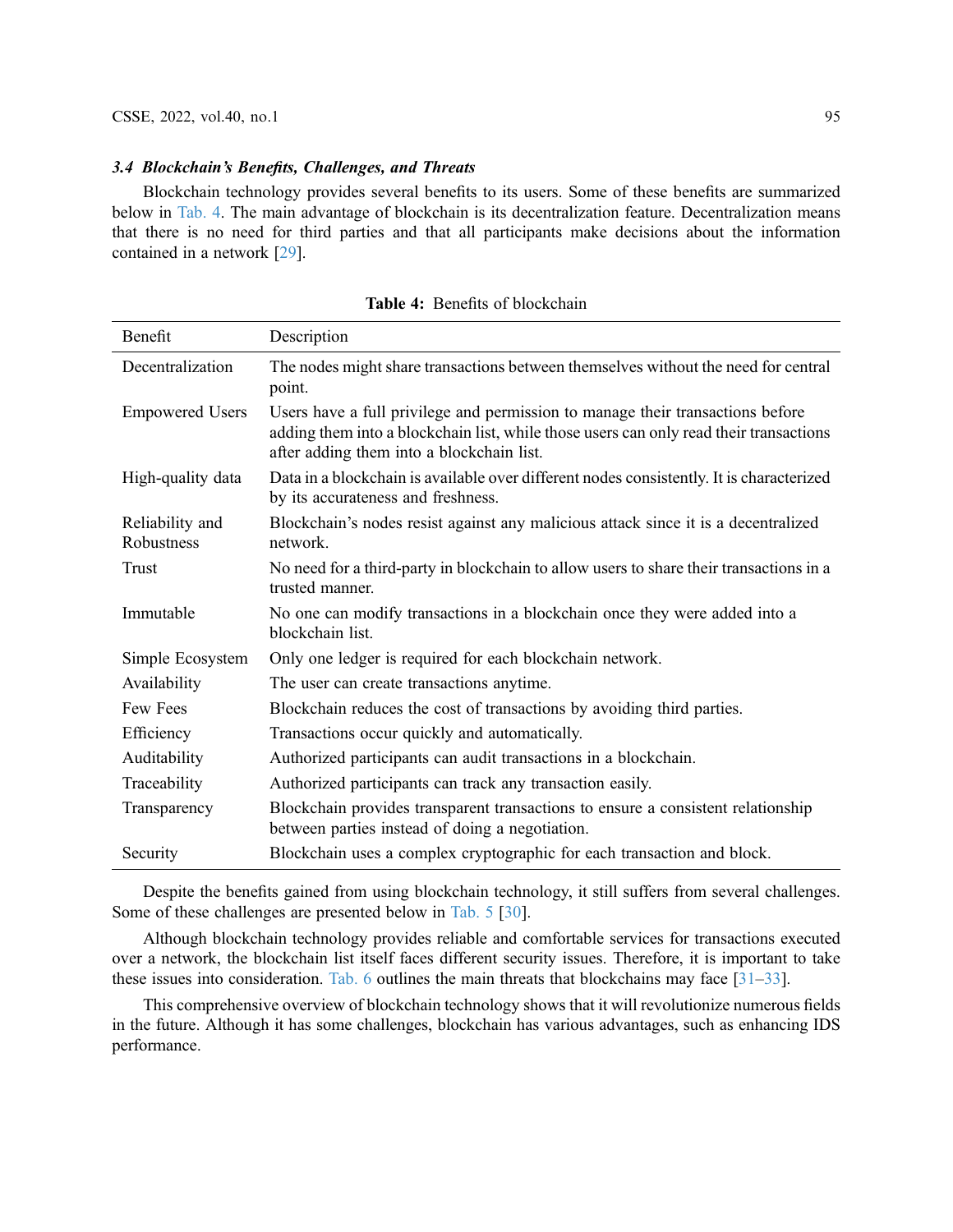<span id="page-9-0"></span>

| Challenge                 | Description                                                                                                                                                                                                         |
|---------------------------|---------------------------------------------------------------------------------------------------------------------------------------------------------------------------------------------------------------------|
| Energy<br>Consumption     | The miner is responsible for adding any new block in a blockchain; thus, it consumes<br>power to validate the expanding volume of transactions.                                                                     |
| Signature<br>Verification | Signature transaction requires a complex cryptographic calculation in a blockchain.                                                                                                                                 |
| Slow                      | Any Blockchain's block must be encrypted and verified, then it should be broadcasted<br>over networks.                                                                                                              |
| <b>High Cost</b>          | While the cost of initial capital in Blockchain is extremely high, holding a huge volume<br>of transactions also consumes energy; therefore, the overall cost of maintaining each<br>transaction will be increased. |
| Scalability               | Because of the Blockchain has an immutable nature, nodes cannot delete any block<br>from the chain; therefore, the blockchain size is increased over time incrementally.                                            |

Table 5: Fields of block structure in blockchain

Table 6: Main threats in Blockchain

<span id="page-9-1"></span>

| Threat             | Description                                                                                                                                               |
|--------------------|-----------------------------------------------------------------------------------------------------------------------------------------------------------|
| 51% Attack         | One or group of miners consumes more than the half of available computational power.                                                                      |
|                    | Fork Problem Multiple new blocks are added to the old blocks in the chain; therefore, transactions<br>processing capability might be affected negatively. |
| Consensus<br>Delay | Inserting false block or DDoS attacks into a blockchain to make a consensus delay.                                                                        |
|                    | Identity Theft Unauthorized participant stoles the private key, while no third-party can recover it. As a<br>result, blockchain network goes down.        |
| Selsh Mining       | Attacker generates invalid block, then a miner cannot publish a valid block into the rest of<br>network.                                                  |

# 4 Intrusion Detection System

The IDS is a device or software that, through the use of different detection approaches, can detect an attack on a system and then send a notification or report to the system's administrator when it detects such an attack. The IDS may be a single device that observes a stand-alone system or a network system that performs local analysis to detect attacks. Furthermore, IDSs provide the three most important security services: (i) data confidentiality, which checks if the data is stored in a secure place in the system; (ii) data availability, which checks if data are available for an authorized user; and (iii) data integrity, which checks if data are correct and consistent with other data in the system [[34\]](#page-23-0).

## 4.1 IDS Types

Network-based intrusion detection system (NIDS) and the host-based intrusion detection system (HIDS) are stand-alone IDSs. To enhance the performance of IDSs in large IT ecosystems, multiple detectors have been used to correlate alerts and exchange knowledge; these detectors are called collaborative intrusion detection systems (CIDSs). CIDSs come in three different network architectures: centralized, hierarchical, and distributed [\[35](#page-23-1)]. [Fig. 4](#page-6-0) presents the IDS classifications. A centralized CIDS uses several IDSs to monitor the network, wherein each IDS connects and shares data with a single analysis unit. Hierarchical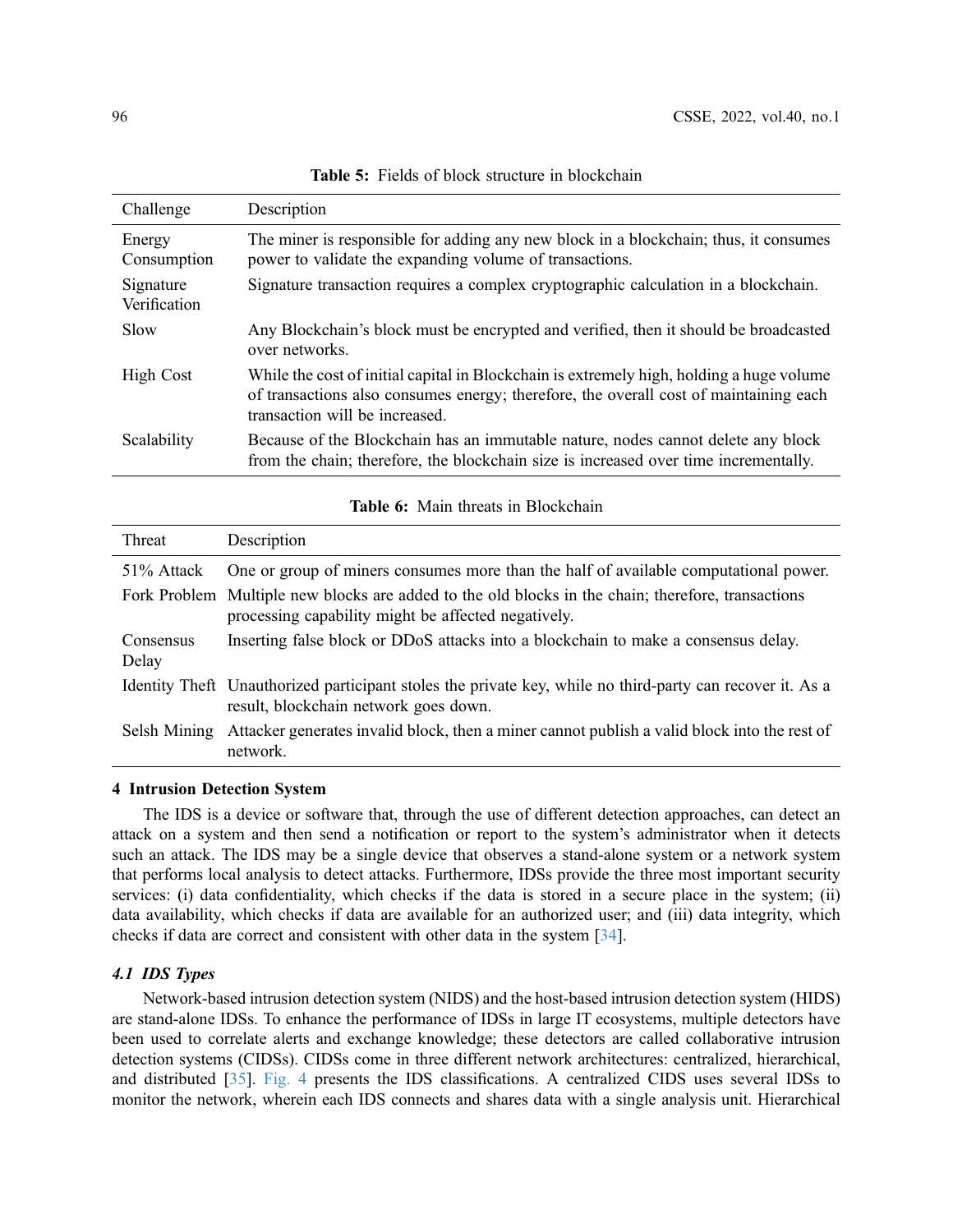and decentralized CIDSs also use several IDSs, but analysis units connect in a heretical structure to monitor multiple points in the network. A decentralized CIDS can overcome the single point of failure problem. Meanwhile, a distributed CIDS is a P2P network architecture in which each participant has an analysis unit and shares information with others in a distributed manner [[36](#page-23-2)[,37](#page-23-3)].

# 4.2 IDS Detection Techniques

The most well-known IDS approaches are signature and anomaly. The signature approach tries to detect attacks through the mapping between signatures (i.e., patterns or rules) in the database. Although it can detect known attacks easily, this approach suffers because it cannot detect a new attack with no known patterns or rules. Conversely, the anomaly approach can detect unknown attacks by monitoring the system's behavior. The anomaly approach finds abnormal activities and generates an alarm for the network administrator. Although this approach can detect unknown attacks, it may send false positive alarms. Each approach employs several techniques, as shown in [Fig. 5](#page-7-0).

Pattern Matching: Pattern matching compares new strings that enter the system with strings in the system's database to verify that there is no malicious attack occurring. If there is any matching pattern, then the system detects an attack and will generate an alarm; if there is no matching pattern, then no attack is detected. There are two kinds of pattern matching algorithms: single and multiple. Single pattern matching algorithms are simple because they search for one pattern at a time. Multiple pattern matching algorithms search for all patterns at the same time, require more time and resources [[38](#page-23-4)[,39](#page-23-5)]. A popular pattern matching algorithm applied to IDSs is the Boyer–Moore single pattern algorithm compares strings from the rightmost character. Although it has achieved the best performance in searching operations, the Boyer–Moore algorithm does not have feature scalability. Meanwhile, the Aho–Corasick and Wu–Manber algorithms are multiple pattern matching algorithms that search for more than one pattern simultaneously; however, the Aho–Corasick algorithm requires more memory than the Wu–Manber algorithm [[40\]](#page-23-6). Pattern matching algorithms have a trade-off between their search speed and consumed memory. Some researchers have proposed ways to optimize these algorithms, while others have proposed new algorithms to enhance the performance of detection techniques in IDSs [\[38](#page-23-4)–[40\]](#page-23-6).

Rule-based: This technique is used in both signature and anomaly approaches. Signature detection diagnoses packets and detects malicious attacks through rules that are predefined in the system, whereas anomaly detection diagnoses the behavior of the system and detects differences between normal and abnormal behavior depending on predefined rules in the system, such as programmers' sequence of system calls. Both detection methods must update a network's rules to acquire more security. Updating the rules using the signature approach is simple, easy, and automatic; updating the rules using anomaly detection, however, is more complex because it needs time to record new training rules [\[41](#page-23-7)[,42](#page-23-8)].

State-based: Signature detection uses the state transition analysis technique to describe attack scenarios. This technique contains two main elements, namely, state, and arc. The state represents the user or process, and the arc represents an action; if the user or process reaches the final state, then an attack occurs and the system detects it. The first tool to implement the state transition analysis technique was the Unix State Transition Analysis Tool, which executes host-based intrusion detection. The Unix State Transition Analysis Tool is a rule-based expert system that looks for known attacks in the audit traces of multi-user computer systems. However, it suffers from some limitations, such as its features being difficult to extend or adapt to different operating systems [\[43](#page-23-9)].

Data Mining: The signature detection approach can use data mining techniques to discover new patterns for IDSs and to overcome its main disadvantage. Although data mining is used mainly in the signature approach, much research has also applied data mining to anomaly detection. However, data mining requires data from various machine learning techniques, such as rule-based, classification, and clustering,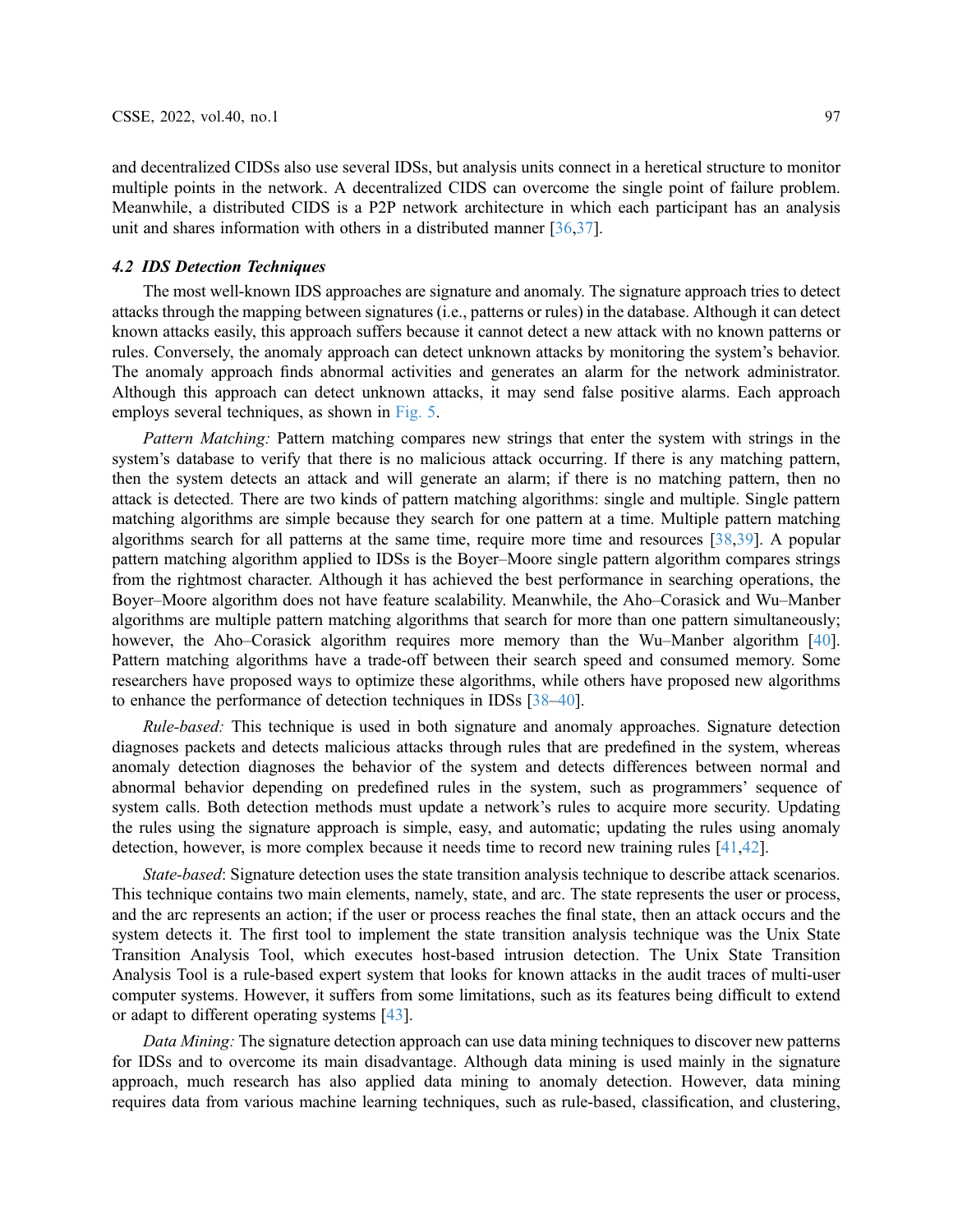to gather knowledge for network intrusion detection [\[44](#page-23-10),[45\]](#page-23-11). Some of the existing data mining algorithms are shown in [Tab. 7](#page-11-0) [\[46,](#page-23-12)[47\]](#page-23-13).

<span id="page-11-0"></span>

| Methodology Algorithm |                                                                                                                                                                  |
|-----------------------|------------------------------------------------------------------------------------------------------------------------------------------------------------------|
|                       | Classification Decision tree (DT), Support Vector Machin (SVM), Bayesian Networks (BN) K-Nearest<br>Neighbors (K-NN), Artificial Neural Network (ANN) and Kstar. |
| Clustering            | K-Means, Expectation Maximization (EM) and Hierarchical Clustering (HC).                                                                                         |
|                       | Rule System OneR, RIPPER Rule (RR), Association Rule (AR), Conjunctive Rule (CR) and Fuzzy.                                                                      |
|                       | Optimization Linear Programming (LP) and Genetic Algorithm (GA).                                                                                                 |
| Regression            | Regression Trees (RT) Reinforcement Learning Automata (LA).                                                                                                      |
| Ensemble              | AdaBoost.                                                                                                                                                        |

Table 7: Data mining techniques

Statistical-based Intrusion Detection: This technique deals with two profiles in anomaly detection: one for observing current network traffic, and the other for statistical training. When an event occurs, the anomaly detection system evaluates it by comparing two behaviors. If the anomaly score exceeds the threshold, then the intrusion detection system generates an alarm [[48\]](#page-23-14). Most model-based statistics assume multivariate statistical techniques, such as the chi-square statistic, Canberra technique, and Hotelling's T-squared distribution. Numerous anomaly detection mechanisms find outliers in the dataset by analyzing behavior, as each element in the dataset has specific features and a local outlier factor that could be used to detect the abnormal behavior [[49](#page-23-15)[,50](#page-23-16)].

Biological Models: Prior works have proven that the human immune system and computer network security are similar in nature. Both systems have a complex network and aim to protect its nodes from any malicious attack. In addition, both systems have security policies and security levels. The human immune system sets its policies to depend on natural selection phenomena, and its security levels should meet disposability, correction, integrity, and accountability requirements. Meanwhile, computer network systems establish a set of rules to defend against attacks and detect illegal actions that may occur in the network that break specific security levels [\[51](#page-23-17)–[53\]](#page-23-18). In recent years, several algorithms inspired by biological processes, such as genetic algorithms and artificial neural network algorithms [[54](#page-24-0)[,55](#page-24-1)], have been widely applied to the anomaly detection approach to enhance the performance of intrusion detection.

Learning Models: Artificial learning techniques have increased the effectiveness of the anomaly detection approach. Anomaly detection can be supervised or unsupervised. Supervised anomaly detection is taught by a labelled dataset that distinguishes between normal and abnormal behavior. Supervised learning algorithms include support vector machines and the k-nearest neighbor. Unsupervised anomaly detection is taught by unlabeled training data; therefore, it uses several techniques to distinguish between normal and abnormal behavior in the system. One of these techniques is clustering, which has been used in anomaly intrusion detection to find outliers exhibiting anomalous behavior. The k-mean clustering algorithm is the most popular such algorithm, and has been applied to intrusion detection [\[56](#page-24-2)–[58\]](#page-24-3).

## 4.3 IDS Performance Measures

To ensure that an IDS's security service works efficiently, there are several evaluation metrics that might be used to measure the performance of any IDS. Researchers often use accuracy, false positive rates, and false negative rates. The equations below are used to measure the performance of IDSs [\[34](#page-23-0)].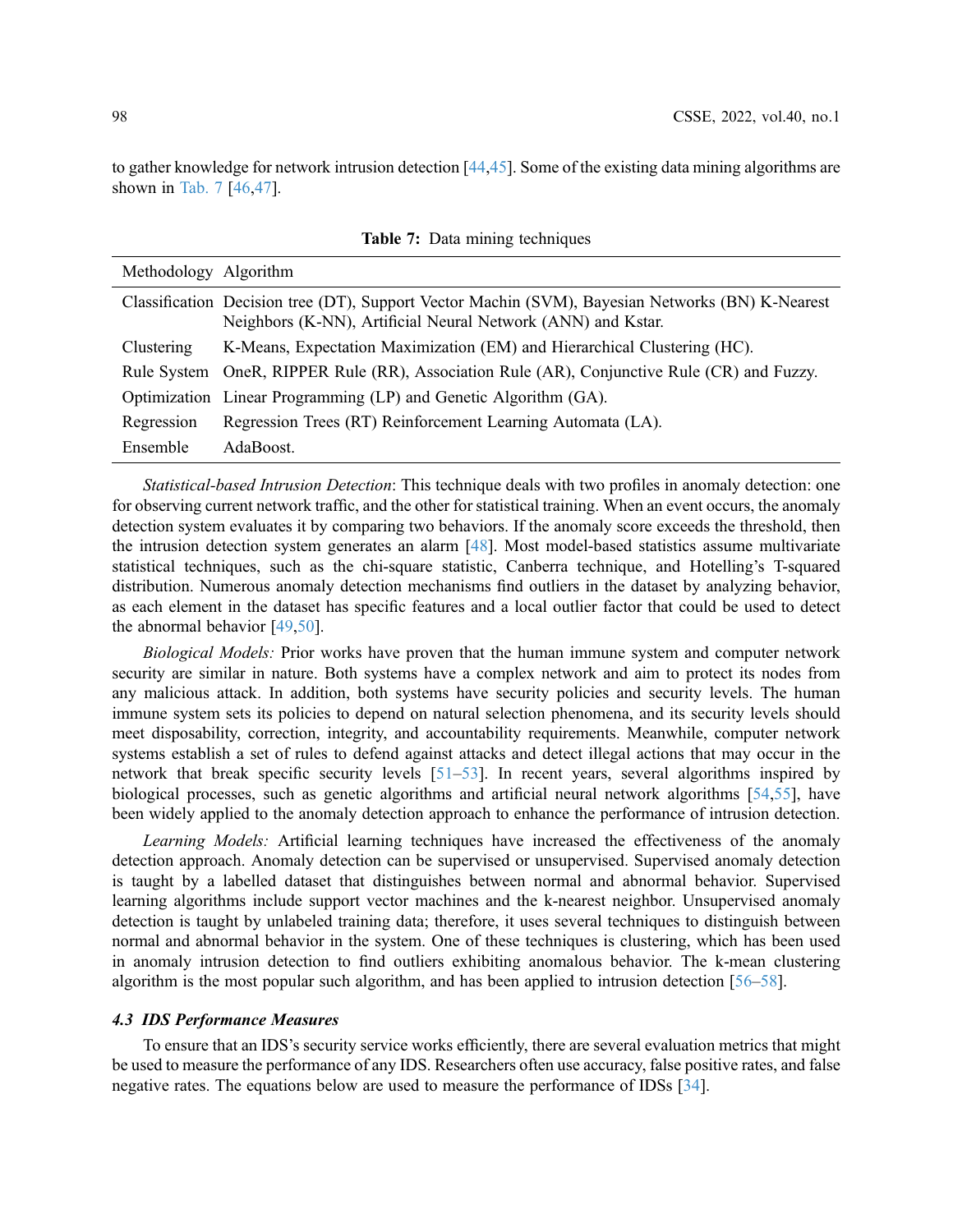Accuracy (AC) measures the IDS's accuracy in detecting an attack [[59,](#page-24-4)[60\]](#page-24-5):

$$
AC = \frac{TP + TN}{TP + TN + FP + FN} \tag{1}
$$

The *detection rate* (DR) is the ratio between intrusions detected to total attacks on the system [[61\]](#page-24-6):

$$
DR = \frac{TP}{TP + TN} \tag{2}
$$

Precision (P) measures the ratio of attacks that were predicted correctly to the total attacks in the system, and is calculated as follows [\[62](#page-24-7)]:

$$
P = \frac{TP}{TP + FP} \tag{3}
$$

The *true negative rate (or specification) (TNR)* measures the ratio of normal values to the values that were successfully detected as legitimate in the system [[63\]](#page-24-8):

$$
TNR = \frac{TN}{TN + FP} \tag{4}
$$

<span id="page-12-0"></span>The *false positive rate (FPR)* measures the ratio of normal points that were detected as attacks and is calculated by Eq.  $(5)$  [[64\]](#page-24-9). If the FPR is high, then the performance of the IDS is low.

$$
FPR = \frac{FP}{FP + TN} \tag{5}
$$

The *false negative rate (FNR)* measures the ratio of attacks that were not detected in the system [\[64\]](#page-24-9):

$$
FNR = \frac{FN}{FN + TP}
$$
\n<sup>(6)</sup>

The *true positive rate (or recall) (TPR)* measures the ratio of predicted attacks to the actual number of attacks on the system, and is determined by the following equation [\[62\]](#page-24-7):

$$
TPR = \frac{TP}{TP + FN} \tag{7}
$$

In the above equations, TP denotes the number of true positives, FN denotes the number of false negatives, TN denotes the number of true negatives, and FP denotes the number of false negatives. [Tab. 8](#page-12-1) presents the related confusion matrix [[65,](#page-24-10)[66\]](#page-24-11).

Table 8: Confusion matrix

<span id="page-12-1"></span>

|       | Positive                               | Negative                    |
|-------|----------------------------------------|-----------------------------|
| True  | Attack present<br>Alarms are generated | No attack<br>No alarms      |
| False | No Attack<br>Alarms are generated      | Attack present<br>No alarms |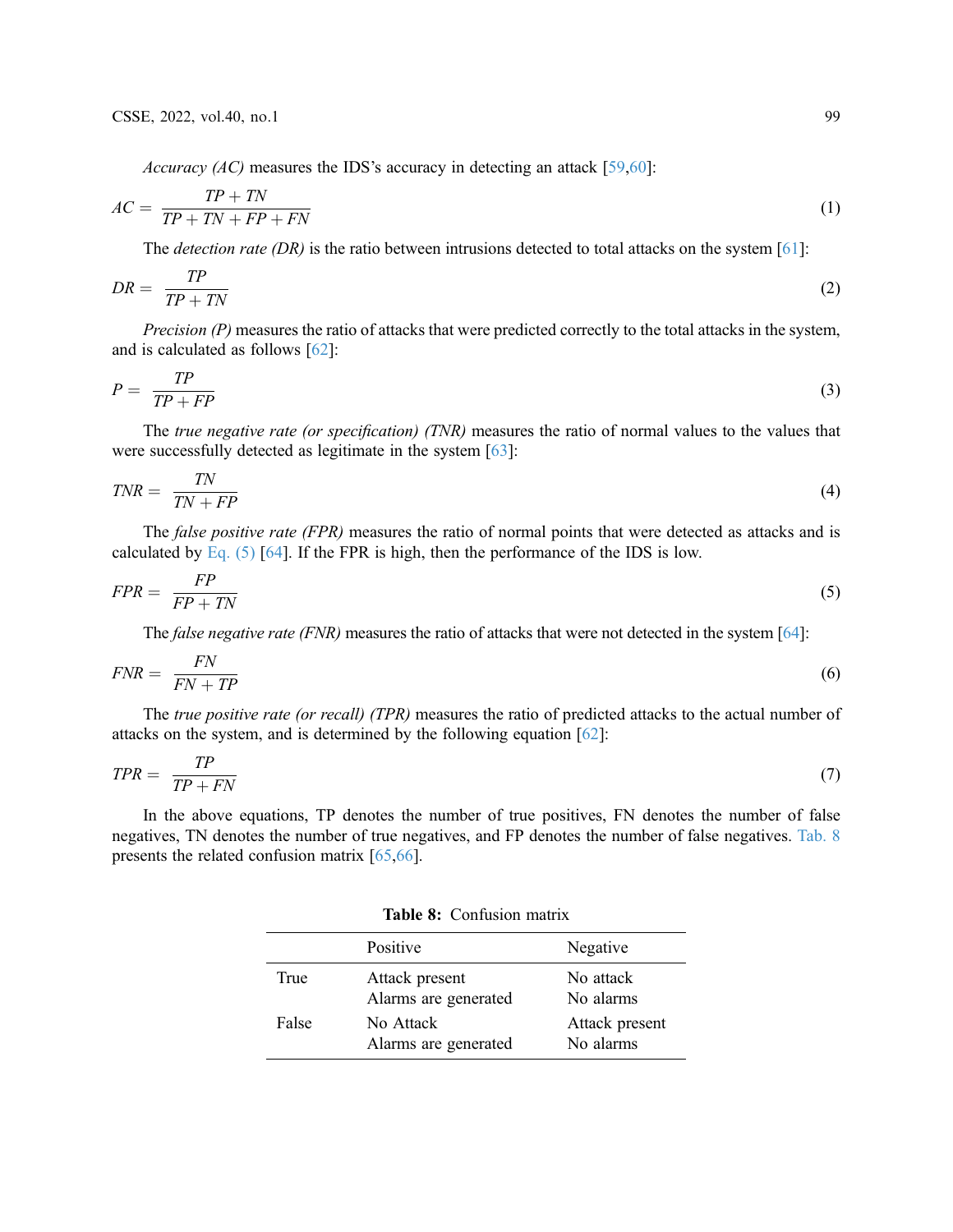## 5 IDSs based on Blockchain Technology

<span id="page-13-0"></span>Several works have used blockchain technology in IDSs to detect malicious attacks. These works can mainly be classified into two main categories: those that rely on the anomaly detection approach, and those that rely on the signature approach. [Fig. 6](#page-13-0), [Fig. 7](#page-13-1) and [Fig. 8](#page-14-0) illustrate different taxonomies of IDSs based on blockchain models for the detection approach. The following subsections discuss in detail IDSs based on blockchain models that use anomaly and signature detection techniques. Note that blockchain technology is more commonly adopted for anomaly detection than for signature detection.



Figure 6: IDS classification-based location

<span id="page-13-1"></span>

Figure 7: Detection approaches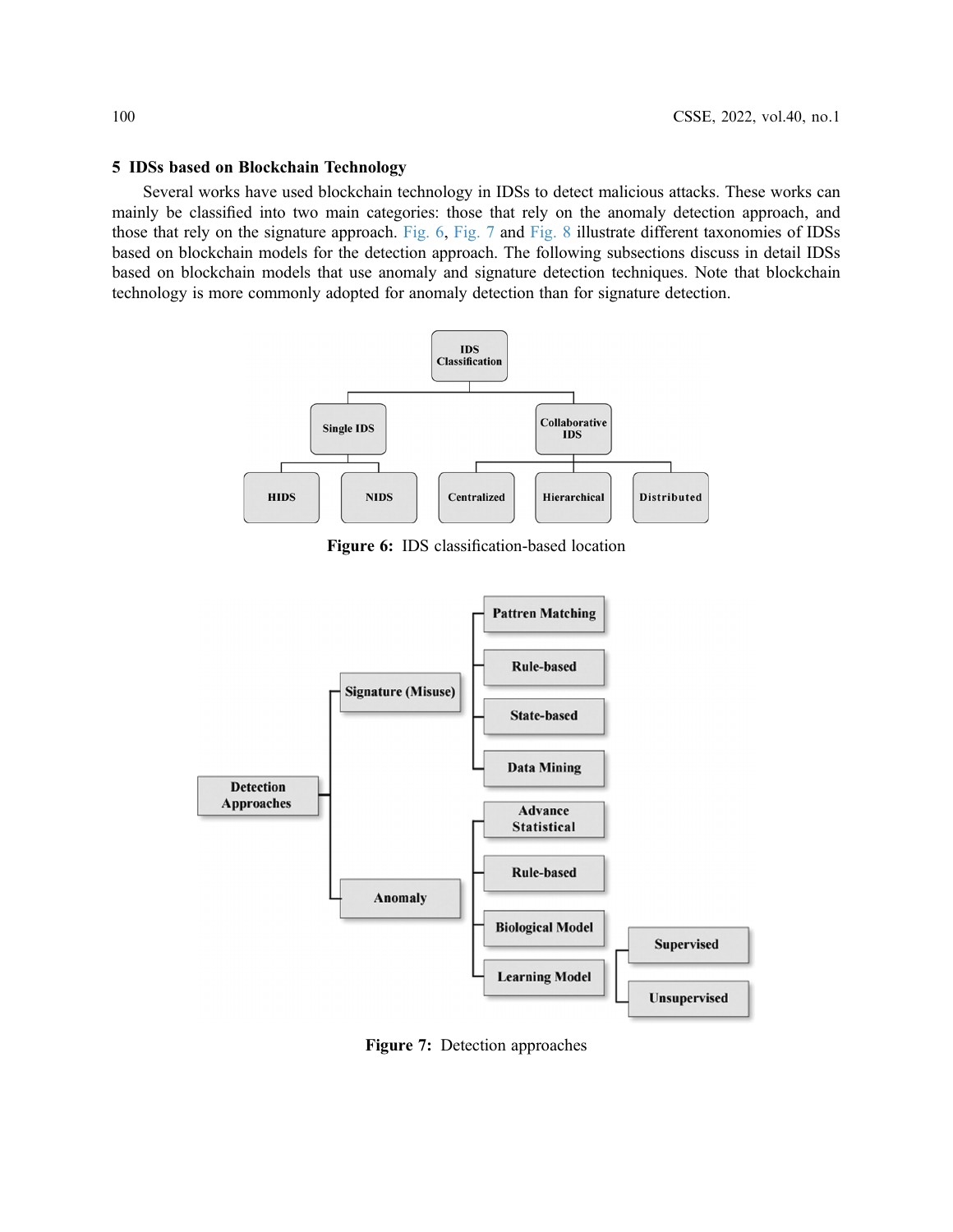<span id="page-14-0"></span>

Figure 8: Taxonomy of IDS based on Blockchain models

#### 5.1 Anomaly Detection Approach

The anomaly detection technique monitors a system's behavior by constructing a profile over a given period of time; this profile contains all activities of the system. However, there are different models for creating a profile file for the system, such as time series and threshold models [\[67\]](#page-24-12). The present review discusses three models that researchers have used to adopt blockchain technology, namely, machine learning, rule-based, and statistical models. Details about each model are presented in the following subsections.

### 5.1.1 Machine Learning Models

Machine learning can assist IDSs in detecting new and current attacks automatically and without human intervention by optimizing the system's feature selection. Recently, there have been many machine learning algorithms adopted into IDSs to enhance system security, such as support vector machines, artificial neural networks, and genetic algorithms [\[67](#page-24-12)]. This subsection presents the related works on IDS-based machine learning and how blockchain has been integrated into such learning.

Golomb et al. [[68\]](#page-24-13) introduced a blockchain protocol (called CIoTA) based on a distributed and collaborative anomaly detection framework used in the IoT. Each device contains a local model to detect malicious behavior, and new detection frameworks are shared by adding new blocks to the chain that are then propagated to all neighboring nodes. Experimental results revealed that CIoTA improves device and network security by detecting different types of attacks in the network. However, because CIoTA is designed for limited resources, it may increase overhead when many devices are available in the network.

Moreover, Idé [[69\]](#page-24-14) introduced a novel blockchain protocol, called CollabDict, for collaborative anomaly detection in the IoT network; this protocol learns collaboratively in blockchain platforms. CollabDict addresses three issues commonly faced by statistical machine learning algorithms: consensus-building, data privacy, and validation. CollabDict accomplishes consensus building by using a proof-of-vote mechanism-based statistical generalization and realizes data privacy by only sharing the client's aggregated statistics. However, validation remains a challenge for the CollabDict protocol. Thus, validation and its consequences need to be reviewed carefully in future research. Kumari et al. [[70\]](#page-24-15) protected blockchain networks from attacks using a modified k-means algorithm, which detects malicious nodes by classifying the nodes in the network based on their behavior patterns. Each pattern is built based on two parameters: (i) the time consumed for one transaction and (ii) the number of transactions from one node to another.

Finally, Dey [[71\]](#page-24-16) introduced an intelligent software agent based on game theory algorithms and machine learning techniques. This agent runs on an application layer and has two objectives: (i) determining old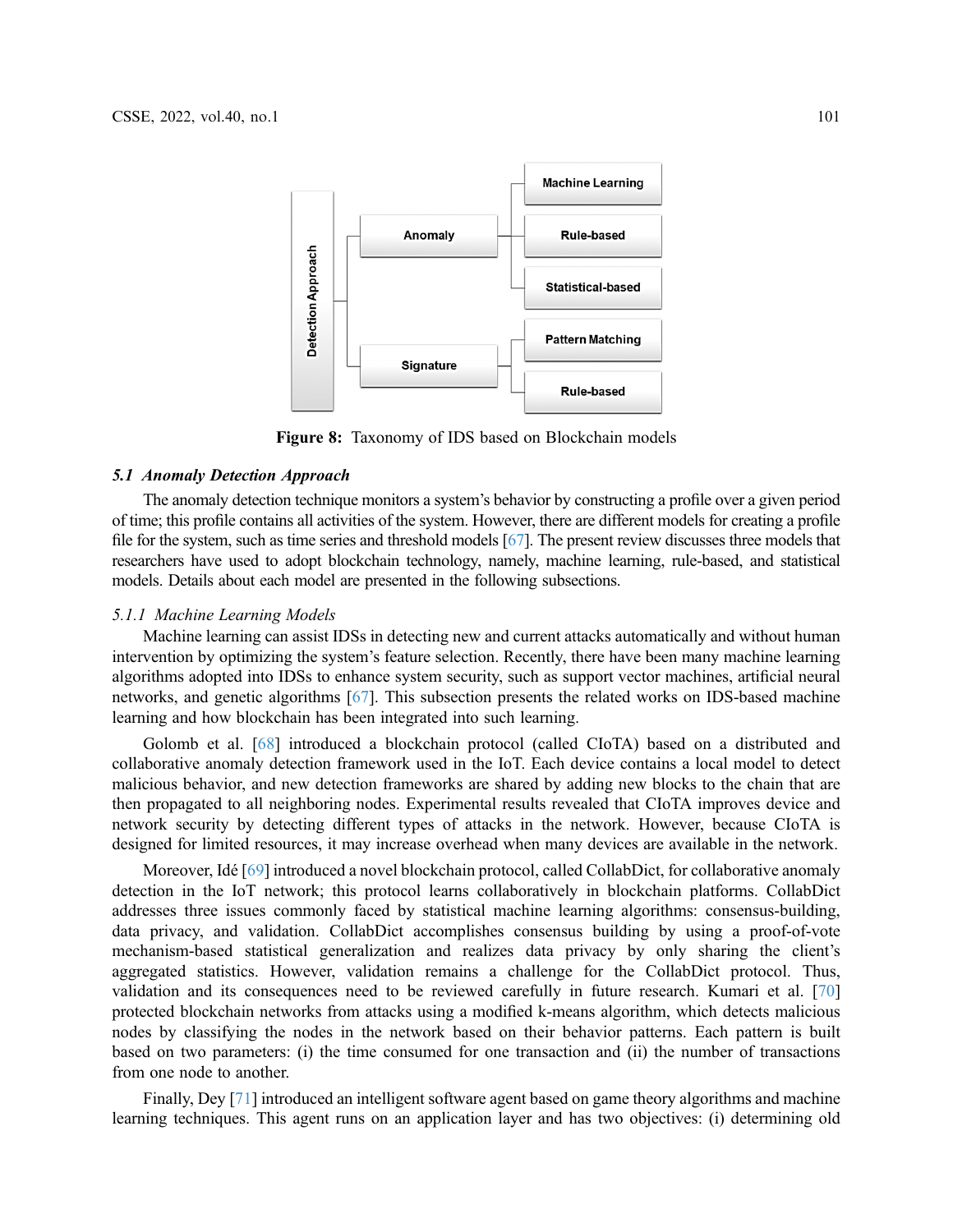transactions of participants that are likely to be malicious and (ii) calculating the value of current transactions and their probability of attacking.

#### 5.1.2 Rule-based Models

Rule-based models observe the events of a system that has rules stored in a database to determine if an event is normal or abnormal. The model has one drawback: its failure to detect abnormal events if there are not many rules in the database.

Signoriniet et al. [\[72\]](#page-24-17) proposed a model called BAD, which is a blockchain anomaly detection approach for the Bitcoin network. This model saves malicious transactions in an attack log at the first injection in the network; it then uses this log to prevent the attacks from spreading throughout the network. The BAD model takes blockchain's features (i.e., distributed, decentralized, and no need for third parties) to manage sensitive information. In addition, the BAD model is trusted because data behavior is verified by all of the nodes in the network, and it has a tamperproof feature that prevents malicious software from modifying the blockchain. However, the BAD model only works efficiently if the attacker repeats the same malicious transaction every time.

Signorini et al. [[73\]](#page-24-18) also proposed the ADvISE anomaly detection tool for blockchain systems; it collects and analyses blockchains' meta-data (forks), and then records malicious forks at the first attack in the database. Afterward, all peers in the blockchain network share the database to prevent attacks from being executed, thus protecting the network. Despite ADvISE being a tool designed for any type of attack, it works efficiently only when the attack has replicated itself more than once. Kanth et al. [[74\]](#page-24-19) presented a blockchain-based CIDS to detect doorknob rattling attacks through pluggable authentication modules (PAM) based on the private Ethereum blockchain. This PAM model can detect doorknob-rattling attacks more rapidly than previous models, but it lacks scalability.

Steichen et al. [[75\]](#page-25-0) introduced the ChainGuard model based on software-defined networking to detect and prevent abnormal behavior. The ChainGuard model uses software-defined networking functions to filter the traffic of the network through a firewall of blockchain applications. As a result, it minimizes denial-ofservice and distributed denial-of-service attacks on the network because it prevents malicious packets from influencing the blockchain.

Moreover, Zhu et al. [\[76](#page-25-1)] proposed a novel model for managing storage in cloud computing based on blockchain technology. Their model reduces the risk of attacks on the blockchain and is called controllable blockchain data management. This model increases a network's security level by submitting trusted authority nodes, which have higher voting authorization compared to other nodes in the network. The model also has the authority to terminate any malicious node, and thus it has controllability. In addition, controllable blockchain data management provides a privacy-preserving feature because it grants public keys, private keys, and permissions to each user who joins a network in which users are unknown to each other. Furthermore, users' votes are signed, and users must pay fees to vote, which decreases the risk of malicious voting. This model also has openness and transparency because it publishes modifications and voting records over the network; moreover, the network is not affected if a single node crashes.

# 5.1.3 Statistical Models

A statistical model-based IDS relies on analyzing and correlating data, then applying statistical theories on such data to detect attacks. Users also define the threshold for each statistical variable. However, current statistical models suffer from insufficiency in genetic architecture because confidentiality, integrity, and availability have not been considered within the current statistical models' principles. At the time of the present review, there is no literature on adopting a blockchain technology-based statistical model [\[77](#page-25-2)].

Pham et al. [\[78\]](#page-25-3) proposed an anomaly detection technique in the Bitcoin network that uses two approaches, namely, the LOF and the densification power law. Their findings showed that the proposed technique achieves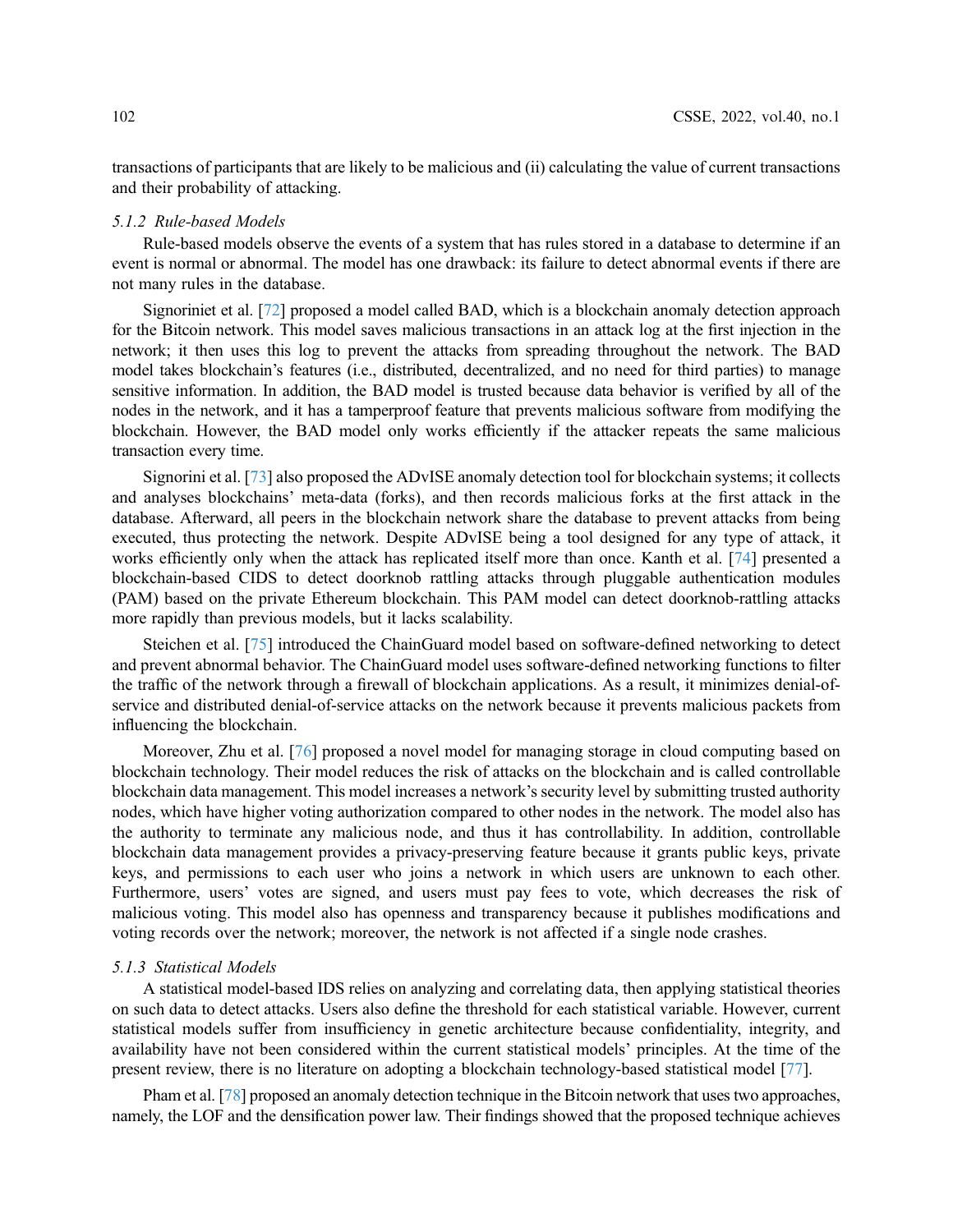high anomaly detection rates, and that the technique can be applied in different networks. However, the main challenge of this technique is that it is has difficulty measuring the accuracy of the LOF method.

## 5.2 Signature Detection Approach

There have been several works conducted to detect attacks using blockchain technology based on the signature detection approach. This section presents two signature models based on blockchain.

## 5.2.1 Pattern Matching Models

Although the pattern matching model is the most widely used model by the signature detection approach, limited research has been conducted on it regarding blockchain technology. Pattern or stringmatching models use single or multiple patterns matching algorithms to detect malware. The single pattern approach compares only one pattern at a time to detect malware, whereas the multiple-patterns approach compares more than one pattern at a time [[39\]](#page-23-5).

Hu et al. [\[79](#page-25-4)] presented an approach to collaborative intrusion detection based on blockchain for multimicrogrid systems. The approach has three aspects: (i) it integrates the consensus mechanisms of blockchain with multi-microgrid systems to enhance the accuracy of CIDSs; (ii) it uses periodic and time-triggered patterns to reduce false positive rates; and (iii) it enhances delegated proof of stake (DPoS) consensus algorithms to solve the single richest member problem.

#### 5.2.2 Rule-based Models

Rule-based models have a set of rules that match against network traffic or audit data. They can detect any attack if the rules match. However, since using a rule-based model alone is insufficient for malware detection, it needs to be integrated with another technique [[80\]](#page-25-5). This subsection discusses how researchers have started to integrate the rule-based model with blockchain technology.

Alexopoulos et al. [[81](#page-25-6)] proposed a blockchain framework based on CIDSs to enhance malicious detection. The proposed framework tries to archive accountability, integrity, resilience, consensus, scalability, and privacy, while reducing overhead requirements by exchanging alerts between nodes based on secure ledger distribution. The framework considers each alert message as a transaction produced by an IDS node, and then all collaborating nodes utilize consensus mechanisms to validate the alert. Thus, it prevents storing malicious alert. However, Alexopoulos' proposed framework has not been implemented or evaluated in a real or virtual environment.

Li et al. [[82\]](#page-25-7) extended a generic framework to improve the signature detection approach based on blockchain technology and thus increase the IoT network's security level. The improved framework is called CBSigIDS. It builds a trusted signature database and shares it between all nodes in the network; moreover, each record is signed by a private key. CBSigIDS is effective and robust in detection because a malicious node cannot add a signature to the database; however, this approach faces the limitations of blockchain technology, such as energy, cost, and scalability.

The database, but it faces the limitations of blockchain technology, such as energy, cost, and scalability.

## 5.3 Analysis of Blockchain-IDS Models

As mentioned earlier, blockchain-based IDS models are based on anomaly and signature approaches, both of which have various challenges that may be solved via blockchain technology. This subsection presents the challenges of IDS in both approaches. In addition, it provides an analysis of and comparisons between the existing blockchain-based IDS models.

The anomaly detection approach suffers from a high number of false alarms, and it is unable to detect encrypted packet that occurs by cyberattacks. Moreover, it has difficulty constructing a normal profile for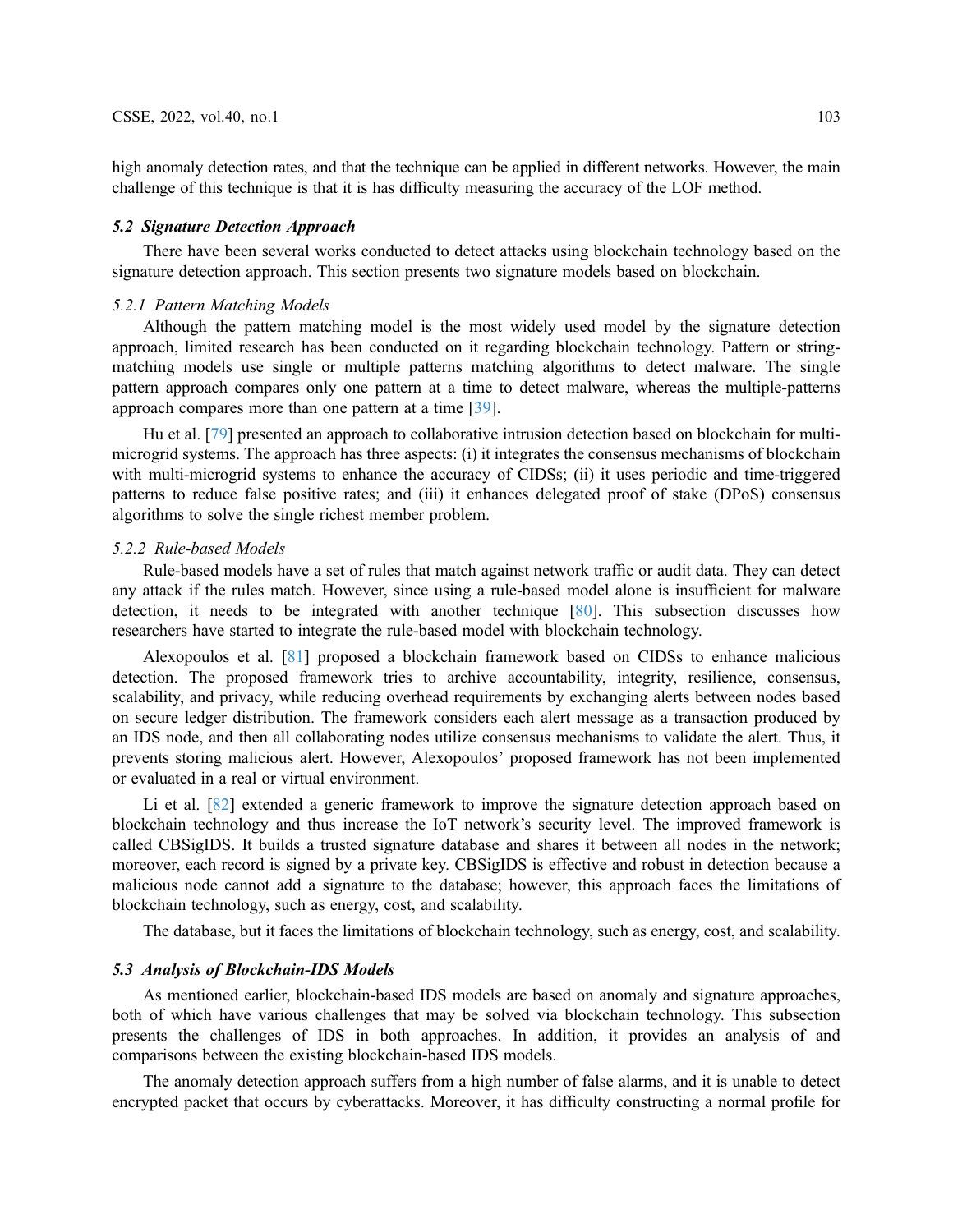dynamic systems, its alarms are not classified, and initial training is required. In contrast, the main limitation in the signature detection approach is that it is unable to detect a new cyberattack in the system. Therefore, this approach needs to be updated frequently, and it is an inappropriate choice for detecting a multi-step attack [\[83\]](#page-25-8).

The existing blockchain-based IDS models also suffer from different issues. [Tab. 9](#page-17-0) provides a description of each model along with their strengths and weaknesses. As aforementioned, the common challenge between all models is that they have no standard design.

<span id="page-17-0"></span>

|                    | Ref Description                                                                                                                                                                                          | Strengths                                                                                                                                                                                                            | Weaknesses                                                                                                                                                              |
|--------------------|----------------------------------------------------------------------------------------------------------------------------------------------------------------------------------------------------------|----------------------------------------------------------------------------------------------------------------------------------------------------------------------------------------------------------------------|-------------------------------------------------------------------------------------------------------------------------------------------------------------------------|
|                    | [68] It proposes blockchain protocol It improves security of IoT<br>and collaborative mechanism<br>for anomaly detection in IoT<br>network.                                                              | (CIoTA) based on a distributed devices and the whole network protocol for many IoT devices.<br>as well.                                                                                                              | It is not efficient security                                                                                                                                            |
|                    | [69] It proposes a protocol<br>(CollabDict) for a collaborative better than fuses multitask<br>anomaly detection based on<br>blockchain and Gaussian<br>mixture learning algorithm.                      | Performance of CollabDict is<br>learning algorithm.                                                                                                                                                                  | Collaborative learning has three<br>main challenges, namely: (i)<br>validation, (ii) consensus<br>building, and (iii) data security.                                    |
| [70]               | It relies on the use of the k-<br>means algorithm to distinguish<br>between malicious nodes and<br>normal nodes through the<br>analysis of pattern behavior for<br>each node in a blockchain<br>network. | It manages nodes and<br>transactions in the network<br>efficiently, also, it classifies<br>nodes correctly.                                                                                                          | It uses mean value for each<br>cluster; thus, inaccurate cluster<br>head might be selected, besides,<br>it uses a static distance measure<br>rather than a dynamic one. |
|                    | [71] It detects anomaly behaviours<br>of participates in a blockchain<br>network based on a game<br>theory and a supervised<br>machine learning algorithms.                                              | It provides probability for each It requires improvements to<br>attack based on value of the<br>transaction.                                                                                                         | strengthen its defense<br>mechanism.                                                                                                                                    |
| $\lceil 72 \rceil$ | It builds BAD model to detect<br>malicious transactions and<br>prevent spreading them over<br>the network.                                                                                               | It prevents malicious software<br>from modifying the<br>transactions' trace.<br>Furthermore, data behavior<br>should be verified from all<br>participants in the network;<br>thus, network security is<br>increased. | It cannot detect the malicious<br>transactions efficiently.                                                                                                             |
|                    | [73] It provides a tool used to detect It is a flexible tool that can<br>anomaly behaviours in a<br>blockchain network.                                                                                  | detect several types of<br>malicious transactions in a<br>blockchain network.                                                                                                                                        | It works efficiently in case of<br>having repeating attacks in the<br>network.                                                                                          |

Table 9: Summary of the blockchain-based IDS models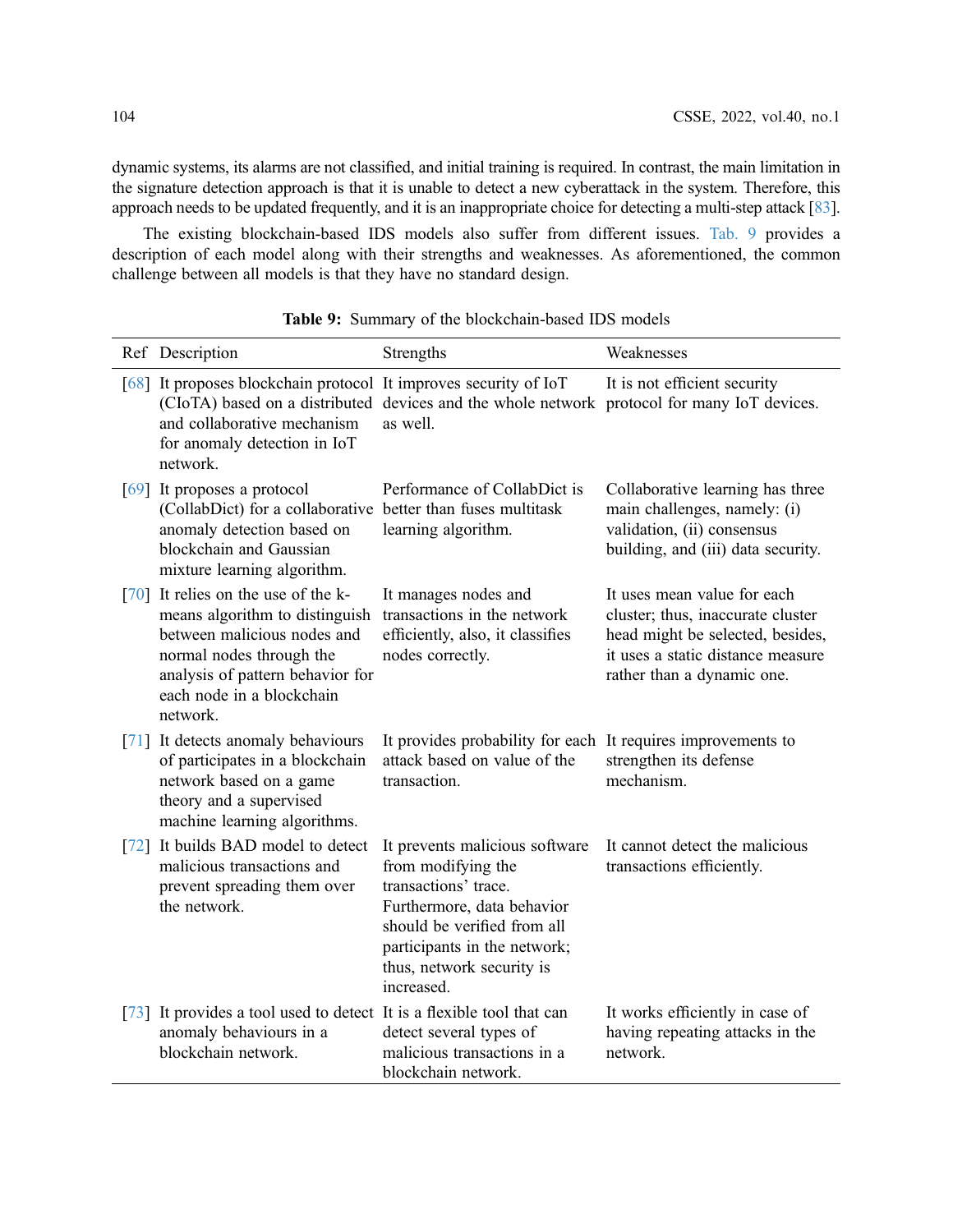|                    | Table 9 (continued).                                                                                                                                                                                                                                                                                             |                                                                                                                                                              |                                                                                                                                            |  |
|--------------------|------------------------------------------------------------------------------------------------------------------------------------------------------------------------------------------------------------------------------------------------------------------------------------------------------------------|--------------------------------------------------------------------------------------------------------------------------------------------------------------|--------------------------------------------------------------------------------------------------------------------------------------------|--|
|                    | Ref Description                                                                                                                                                                                                                                                                                                  | Strengths                                                                                                                                                    | Weaknesses                                                                                                                                 |  |
|                    | [74] It proposes PAM model for<br>addressing two challenges are<br>trusting participants and<br>aggregating data in CIDS.                                                                                                                                                                                        | It prevents doorknob rattling<br>attacks from modifying records<br>in the system instantly before<br>occurring any activity.                                 | PAM model detects one type of<br>attack, and there is no scalability<br>feature.                                                           |  |
|                    | [75] It is used for securing Software<br>Defined Network (SDN), by<br>detecting and preventing<br>abnormal behaviors at network<br>level through a firewall of<br>blockchain applications.                                                                                                                       | ChainGuard reduces the effect<br>of DoS and DDoS attacks on<br>SDN network.                                                                                  | The effectiveness of the proposed<br>model is not evaluated in the real<br>environment.                                                    |  |
|                    | [76] It introduces Controllable<br>Blockchain Data Management<br>(CBDM) model, it is a novel<br>model-based blockchain used<br>to obtain storage efficiency in<br>the cloud computing network<br>and minimize risk resulting<br>from malicious attacks in<br>blockchain.                                         | It ensures providing a sufficient It is not evaluated in real<br>storage in cloud computing,<br>and it increases the security<br>level in the whole network. | environment.                                                                                                                               |  |
| [78]               | It utilized LOF method and<br>densification power law to<br>detect malicious users and<br>transactions in a Bitcoin<br>network.                                                                                                                                                                                  | It achieves high anomaly<br>detection rate, and it can be<br>adapted in different networks<br>types.                                                         | It is difficult to measure accuracy<br>of LOF method; so, it is not<br>efficient in detecting anomaly<br>behaviours.                       |  |
| [79]               | It produces a collaborative<br>intrusion detection (CID)<br>model-based on blockchain<br>technology for Multi-<br>microgrid system. It records the need for a trusted authority in<br>target of CID in a blockchain<br>and builds a correlation model<br>of Multi-microgrid system, by<br>a consensus algorithm. | It reduces the false-negative<br>rate by using multiple patterns,<br>and it improves DPoS<br>consensus algorithm. Also, no<br>MMGs.                          | It is limited to few types of<br>attacks. Also, it does not provide<br>a high level of true positive rate<br>compared to other approaches. |  |
| $\lceil 81 \rceil$ | It uses a blockchain technology It reduces the overhead and<br>to improve CIDS. In addition, it volume of the blockchain<br>provides a combined<br>architecture based on<br>blockchain and CIDs.                                                                                                                 | construct considerably.                                                                                                                                      | The approach is not assessed in<br>the real environment, and it is not<br>sup- porting scalability feature.                                |  |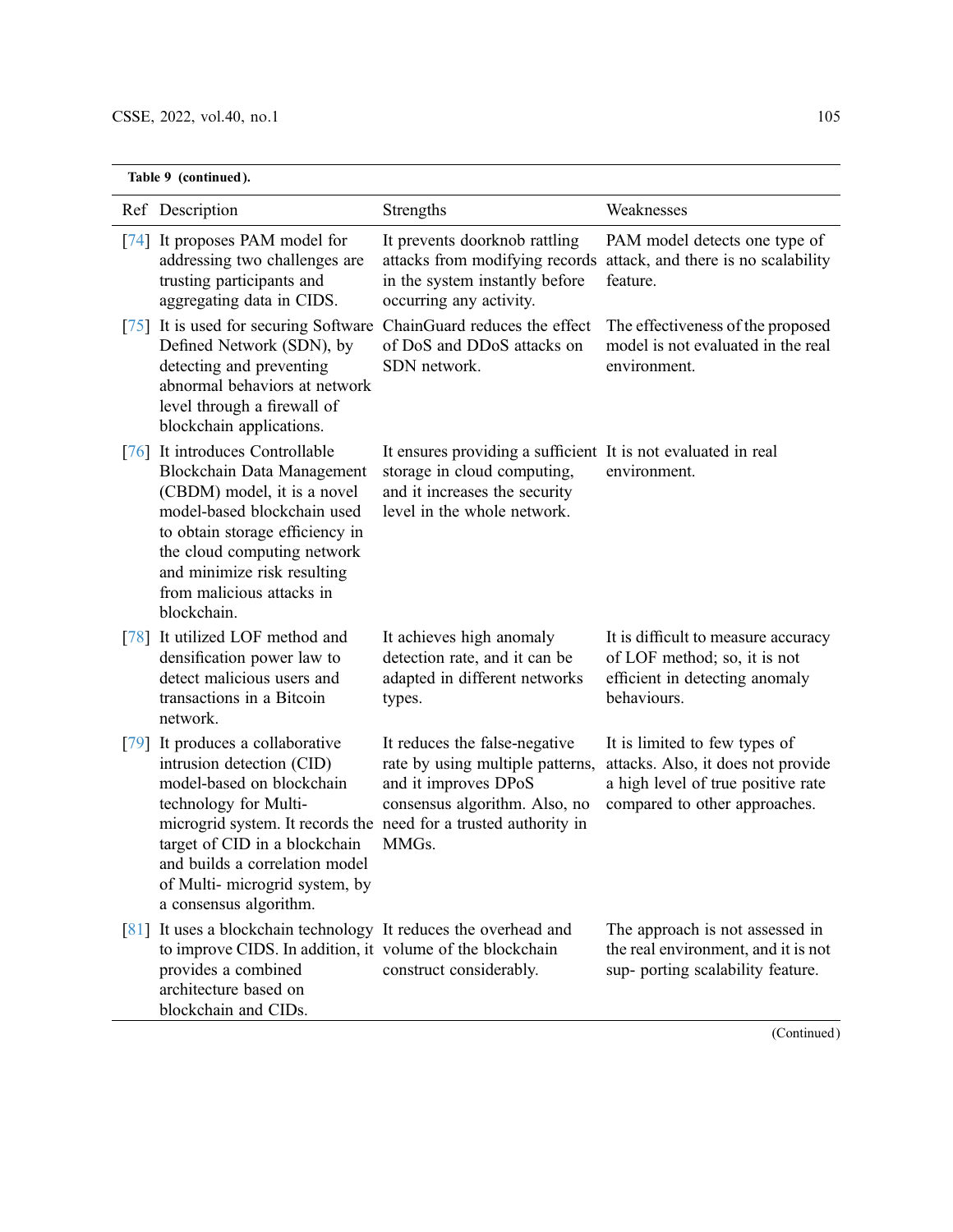| Table 9 (continued).                                                                                                                                                                                                                                                                    |                                                                |                                                                                                                                                                                                                                                                    |
|-----------------------------------------------------------------------------------------------------------------------------------------------------------------------------------------------------------------------------------------------------------------------------------------|----------------------------------------------------------------|--------------------------------------------------------------------------------------------------------------------------------------------------------------------------------------------------------------------------------------------------------------------|
| Ref Description                                                                                                                                                                                                                                                                         | <b>Strengths</b>                                               | Weaknesses                                                                                                                                                                                                                                                         |
| [82] It introduces a generic<br>framework (CBSigIDS) to<br>enhance signature IDS based on IDSs.<br>a blockchain technology in IoT<br>environment, where it uses<br>consortium blockchain to build<br>trusted rules (signature)<br>database and share it with other<br>nodes in network. | It improves effectiveness and<br>robustness of signature based | It suffers from some of<br>challenges such as: vulnerability<br>to the advanced attacks' types<br>and the need for verification and<br>the frequent update in<br>blockchain, which, in result<br>causes a delay and diminishes the<br>overall network performance. |

Most existing models leverage the anomaly technique instead of the signature technique due to its benefits. Besides, machine learning methods are receiving more attention from researchers because they have proven their worthiness in detection tasks.

As shown in [Fig. 6,](#page-13-0) IDSs have different architectures. Among them, the CIDS architecture is appropriate for blockchain. The distributed IDS is the most compatible because the blockchain technology builds over a P2P architecture and it is a distributed model. Therefore, the existing models have been proposed for various network architectures. Lastly, we note that the distributed system has four main architectures: (i) client– server, (ii) three-tier, (iii) n-tier, and (iv) peer-to-peer  $[83-85]$  $[83-85]$  $[83-85]$  $[83-85]$  $[83-85]$ .

[Tab. 10](#page-20-0) compares between related works categories based on approach detection, network type, attack type detection and type of blockchain, as well as the simulation and platform that was used in each model. While most IDS models were proposed for different networks architectures, which adopted blockchain technology are assessed in a virtual environment by different simulators. However, there was one real model (CIoTA) applied in the IoT environment, but it also has its own limitations.

#### 6 Future Research Directions

Prior research has focused on constructing models to enhance the performance of IDSs by adopting blockchain technology over several network environments. However, most of these models suffer from issues related to the blockchain technique, IDS approach, or network environment. Therefore, the present paper notes a few issues that require consideration in future research concerning performance improvements for IDSs based on blockchain technology.

No Application in Real Environment: Most IDS models proposed for different network architectures that have adopted blockchain technology were applied in a virtual environment, but not in a real environment. In addition, each model suffers from its own limitations, such as lacking a framework of blockchain-based intrusion detection techniques (either an anomaly or signature).

Increased Accuracy in IDSs Based on Blockchain Technology: An IDS can send false alarms, which means that it can detect an attack when there is none. [\[81](#page-25-6)] suggested that these false alarms can be prevented by using the signature detection blockchain nodes to verify alarms, but this has not been implemented. To verify whether an alarm is true, an approach must be designed based on blockchain technology that receives and verifies an alarm before exchanging it over a network.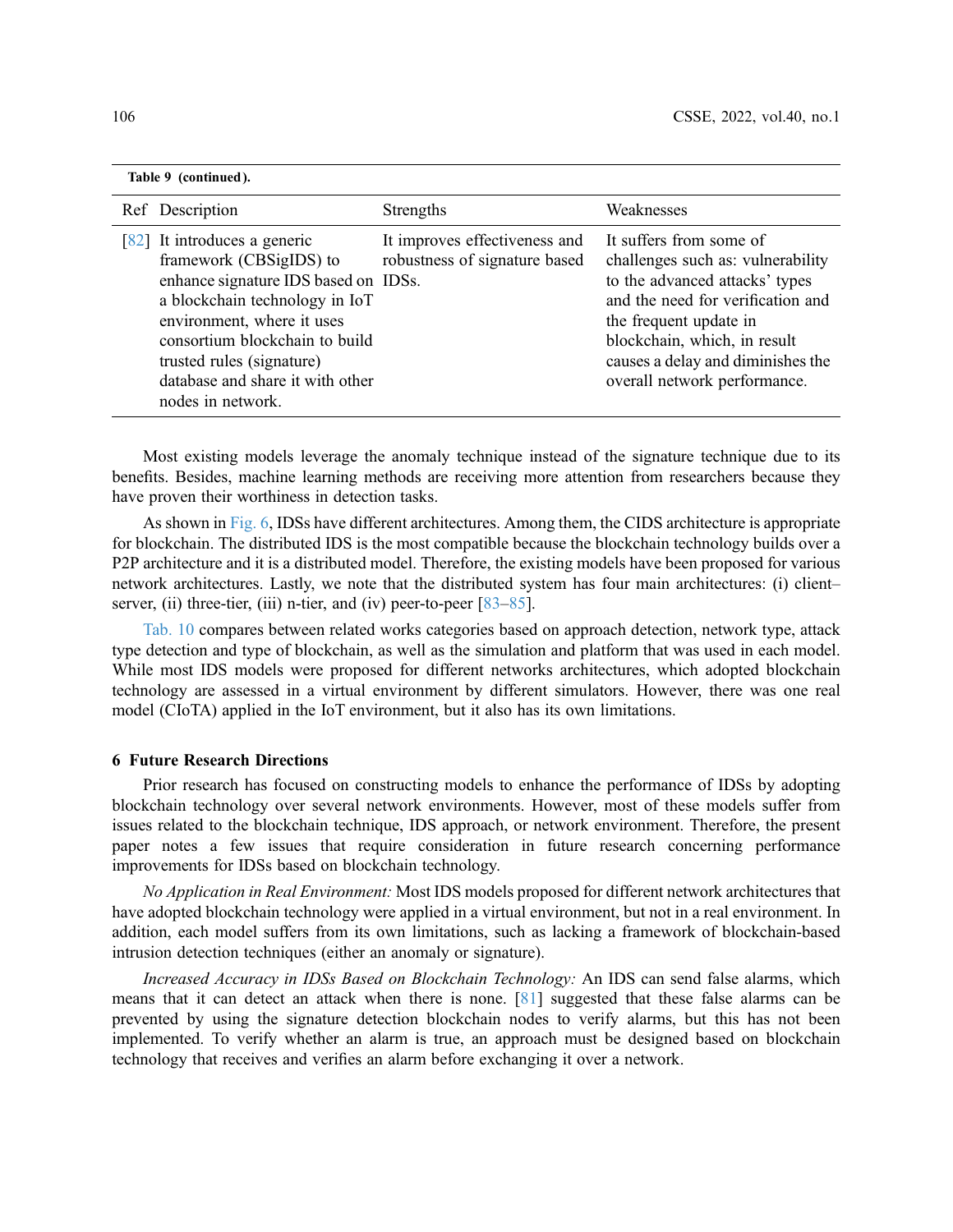<span id="page-20-0"></span>

| <b>Detection</b><br>Approach | Network<br><b>Type</b>       | Model<br>Name           | Attack Type                                             | Simulator                                                   | Platform                                   | Ref                |
|------------------------------|------------------------------|-------------------------|---------------------------------------------------------|-------------------------------------------------------------|--------------------------------------------|--------------------|
| Anomaly                      | Blockchain<br>network        | $NA*$                   | Trojan keylogger                                        | <b>BTC</b>                                                  | <b>CS 224W</b><br>course website           | [78]               |
|                              |                              | <b>BAD</b>              | Eclipse                                                 | <b>Bitcoin Testnet</b>                                      | Virtual<br>Machine                         | $[72]$             |
|                              |                              | <b>PAM</b>              | Doorknob rattling                                       | Go-Ethereum                                                 | Ubuntu                                     | [74]               |
|                              | <b>IoT</b>                   | <b>CIOTA</b>            | All attacks                                             | IoT simulation<br>testbed consisting of<br>48 Raspberry Pis | Emulation                                  | [68]               |
|                              |                              | CollabDict              | <b>NA</b>                                               | Gaussian Graphic<br>Model                                   | $NC*$                                      | [69]               |
|                              | P <sub>2</sub> P             | <b>ADvISE</b>           | Eclipse                                                 | <b>NA</b>                                                   | <b>NA</b>                                  | [73]               |
|                              |                              | <b>NA</b>               | <b>NA</b>                                               | NS3                                                         | Ubuntu                                     | [70]               |
|                              |                              | NA                      | <b>NA</b>                                               | NA                                                          | <b>NA</b>                                  | [71]               |
|                              | <b>SDN</b>                   | ChainGuard DoS DDoS     |                                                         | SYN flood                                                   | Virtual<br>Machine                         | [75]               |
|                              | Cloud<br>Computing           | <b>CBDM</b>             | <b>User Collusion</b><br><b>Attack Model</b><br>(UCAM). | Ethereum client Geth NC<br>and Wallet                       |                                            | [76]               |
| Signature                    | <b>IoT</b>                   | CBSigIDS                | Flooding Worm                                           | Snort                                                       | Simulated and<br>real CIDN<br>environment. | $\lceil 82 \rceil$ |
|                              | P2P                          | Generic<br>architecture | N <sub>C</sub>                                          | <b>NA</b>                                                   | <b>NA</b>                                  | $\lceil 81 \rceil$ |
|                              | Multi-<br>microgrid<br>(MMG) | <b>NA</b>               | Tampering, Man-<br>in-the-Middle<br>Replay & DoS        | Co-simulation                                               | NC                                         | [79]               |

Table 10: A Summary of the blockchain-based IDS models

Data Management in CIDSs Based on Blockchain Technology: The nodes in CIDSs communicate and share data between each other to detect attacks. Blockchain technology emphasizes trust and privacy for sharing data over P2P networks. A mechanism should be proposed to reduce communication overhead by storing alarms and data efficiently. Another issue in data management is accountability in tracing data between nodes over a distributed network.

Build a Hybrid Model Using Blockchain Technology and Other Models to Enhance Detection in IDSs: Anomaly and signature approaches utilize different techniques to detect attacks in a system. As aforementioned, there are a few techniques for adapting blockchain technology with IDSs. Therefore, other techniques can improve the performance of IDSs based on blockchain. For instance, researchers can design a hybrid model using blockchain and biological models to enhance detection with the anomaly approach; they can also employ a hybrid model using blockchain and data mining to enhance detection with the signature approach.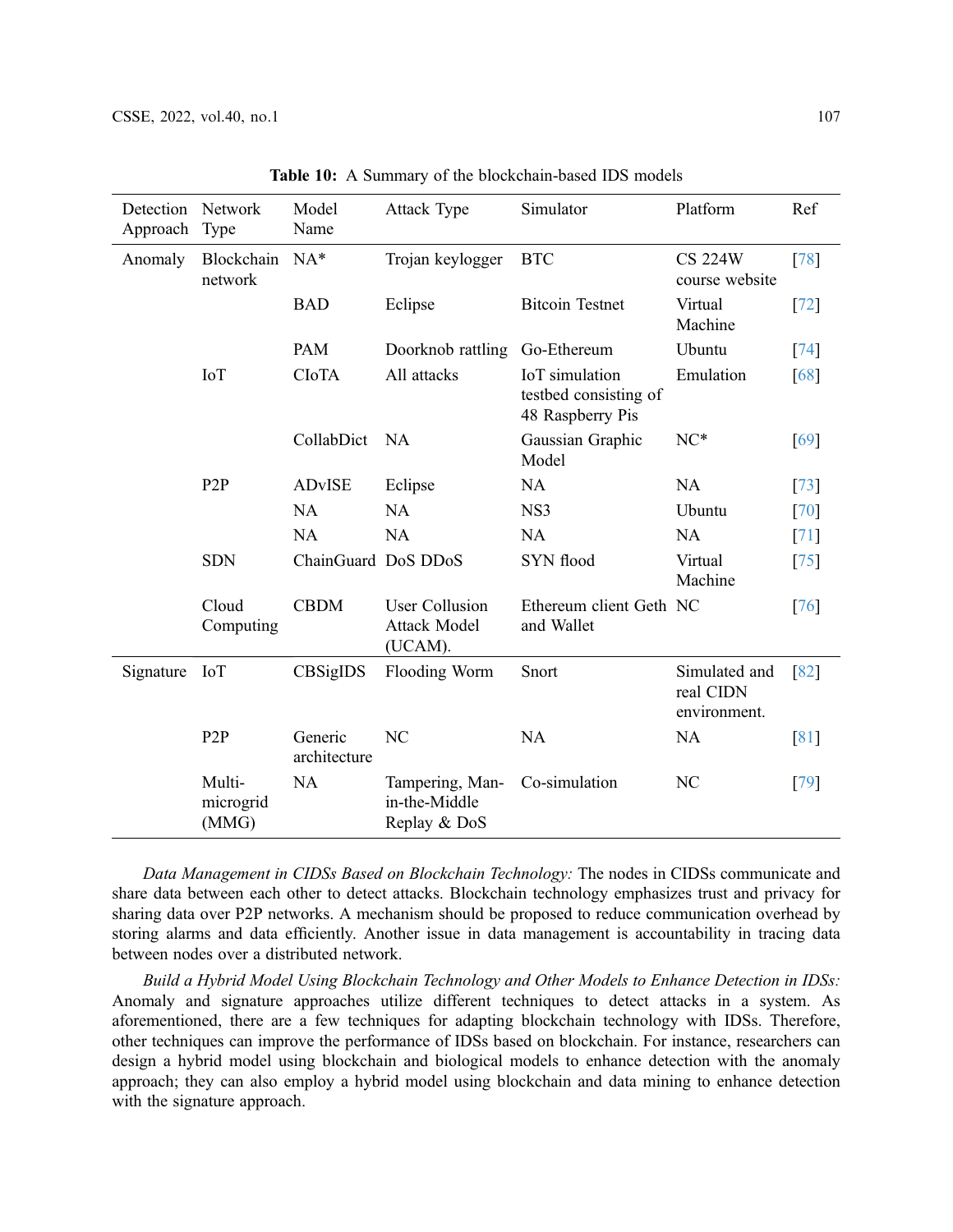Design Proof-of-Concepts for CIDS: Researchers must demonstrate the probability and effectiveness on CIDSs based on blockchain regarding different issues, such as energy, cost, complexity, speed, and scalability.

#### 7 Conclusion

Recently, blockchain technology has emerged within several fields to ensure high level of security. This paper discussed the structure of blockchain, presented an overview of IDSs, and compared between existing blockchain-based IDS models. However, few research has been conducted on this topic, and no standard approaches or real applications have been demonstrated. In addition, this paper identified future directions that need to be addressed and investigated by researchers to improve the performance of IDSs based on blockchain technology. From the authors' perspectives, the CIDS architecture is the most proper architecture for building general architecture for IDSs based on blockchain technology because CIDSs can share data between nodes over a P2P network, which is considered an important feature in a blockchain structure.

Acknowledgement: I express my gratitude to Universiti Sains Malaysia, Malaysia and Northern Border University, Saudi Arabia, for administrative and technical support.

Funding Statement: This work was supported by Universiti Sains Malaysia under external grant (Grant number 304/PNAV/650958/U154).

Conflicts of Interest: The authors declare that they have no conflicts of interest to report regarding the present study.

#### References

- <span id="page-21-0"></span>[1] S. M. Kolekar, R. P. More, S. S. Bachal and A. V. Yenkikar, "Review paper on untwist Blockchain: A data handling process of Blockchain systems," in 2018 Int. Conf. on Information, Communication, Engineering and Technology (ICICET), pp. 1–4, 2018.
- <span id="page-21-1"></span>[2] H. M. Shreevyas, C. S. Kumar, P. Diat-Drdo, R. A. Shaikh, B. Acu et al., "Can Blockchain technology be the future of network intrusion detection system: A review," International Journal of Applied Engineering Research, vol. 14, no. 15, pp. 10179–10187, 2019.
- <span id="page-21-2"></span>[3] W. Meng, E. W. Tischhauser, Q. Wang, Y. Wang and J. Han, "When intrusion detection meets Blockchain Technology: A review," IEEE Access, vol. 6, pp. 10179–10188, 2018.
- <span id="page-21-3"></span>[4] X. Wang, X. Zha, W. Ni, R. Liu, Y. Guo et al., "Survey on blockchain for Internet of Things," Computer Communications, vol. 136, no. 7, pp. 10–29, 2019.
- <span id="page-21-4"></span>[5] M. A. Khan and K. Salah, "IoT security: Review, Blockchain solutions, and open challenges," Future Generation of Computer Systems, vol. 82, no. 15, pp. 395–411, 2018.
- <span id="page-21-5"></span>[6] H. Hui, X. An, H. Wang, W. Ju, H. Yang et al., "Survey on Blockchain for Internet of Things," Journal of Internet Services and Information Security, vol. 9, no. 2, pp. 1–30, 2019.
- <span id="page-21-6"></span>[7] W. Yang, E. Aghasian, S. Garg, D. Herbert, L. Disiuta et al., "A survey on Blockchain-based internet service architecture: Requirements, challenges, trends, and future," IEEE Access, vol. 7, pp. 75845–75872, 2019.
- <span id="page-21-7"></span>[8] J. Sengupta, S. Ruj and S. D. Bit, "A comprehensive survey on attacks, security issues and Blockchain solutions for IoT and IIoT," Journal of Network and Computing Applications, vol. 149, no. 6, pp. 102481, 2020.
- <span id="page-21-8"></span>[9] I. Islam, K. M. Munim, S. J. Oishwee, A. N. Islam and M. N. Islam, "A critical review of concepts, benefits, and Pitfalls of Blockchain technology using concept map," IEEE Access, vol. 8, pp. 68333–68341, 2020.
- <span id="page-21-9"></span>[10] S. Nakamoto, "Bitcoin: A peer-to-peer electronic cash system," 2008. [Online]. Available at: [https://www.](https://www.klausnordby.com/bitcoin/Bitcoin_Whitepaper_Document_HD.pdf) [klausnordby.com/bitcoin/Bitcoin\\_Whitepaper\\_Document\\_HD.pdf](https://www.klausnordby.com/bitcoin/Bitcoin_Whitepaper_Document_HD.pdf).
- <span id="page-21-10"></span>[11] Q. Feng, D. He, S. Zeadally, M. K. Khan and N. Kumar, "A survey on privacy protection in Blockchain system," Journal of Network and Computer Applications, vol. 126, no. 2, pp. 45–58, 2019.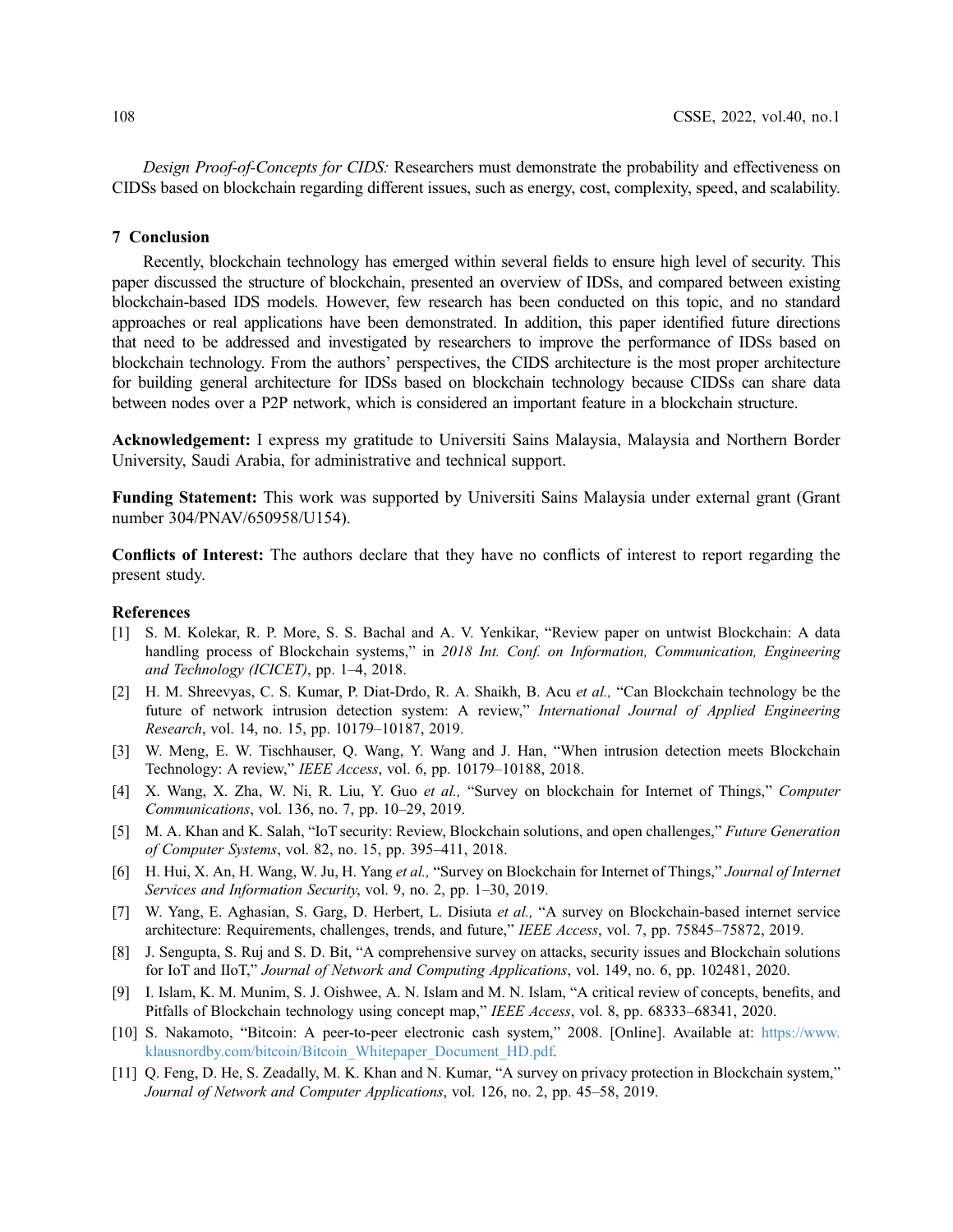- <span id="page-22-0"></span>[12] W. Gao, W. G. Hatcher and W. Yu, "A survey of Blockchain: techniques, applications, and challenges," in 2018 27th Int. Conf. on Computer Communication and Networks (ICCCN), pp. 1–11, 2018.
- <span id="page-22-1"></span>[13] X. Liang, S. Shetty, D. Tosh, C. Kamhoua, K. Kwiat et al., "Provchain: A Blockchain-based data provenance architecture in cloud environment with enhanced privacy and availability," in Proc. of the 17th IEEE/ACM Int. sym. on cluster, cloud and grid computing, pp. 468–477, 2017.
- <span id="page-22-2"></span>[14] M. Muzammal, Q. Qu and B. Nasrulin, "Renovating Blockchain with distributed databases: An open-source system," Future Generation Computer Systems, vol. 90, no. Supplement C, pp. 105–117, 2019.
- <span id="page-22-3"></span>[15] Z. Zheng, S. Xie, H. Dai, X. Chen and H. Wang, "An overview of Blockchain technology: Architecture, consensus, and future trends," in 2017 IEEE International Congress on Big Data (BigData Congress), pp. 557–564, 2017.
- <span id="page-22-4"></span>[16] Y. Yuan and F. Y. Wang, "Blockchain and cryptocurrencies: model, techniques, and applications," IEEE Transactions on Systems, Man, and Cybernetics: Systems, vol. 48, no. 9, pp. 1421–1428, 2018.
- <span id="page-22-5"></span>[17] L. Ismail, H. Hameed, M. AlShamsi, M. AlHammadi and N. AlDhanhani, "Towards a Blockchain deployment at UAE university: Performance evaluation and Blockchain taxonomy," in Proc. of the 2019 Int. Conf. on Blockchain Technology, pp. 30–38, 2019.
- <span id="page-22-6"></span>[18] F. Glaser, "Pervasive decentralisation of digital infrastructures: A framework for blockchain enabled system and use case analysis," in Proc. of the 50th Hawaii Int. Conf. on System Sciences, 2017.
- <span id="page-22-7"></span>[19] B. A. Tama, B. J. Kweka, Y. Park and K. Rhee, "A critical review of Blockchain and its current applications," in 2017 Int. Conf. on Electrical Engineering and Computer Science (ICECOS), pp. 109–113, 2017.
- <span id="page-22-8"></span>[20] F. Dai, Y. Shi, N. Meng, L. Wei and Z. Ye, "From Bitcoin to cybersecurity: A comparative study of blockchain application and security issues," in 2017 4th Int. Conf. on Systems and Informatics (ICSAI), pp. 975–979, 2017.
- <span id="page-22-9"></span>[21] C. Elsden, A. Manohar, J. Briggs, M. Harding, C. Speed *et al.*, "Making sense of Blockchain applications: A typology for HCI," in Proc. of the 2018 CHI Conf. on Human Factors in Computing Systems, pp. 458, 2018.
- <span id="page-22-10"></span>[22] A. Al Omar, M. S. Rahman, A. Basu and S. Kiyomoto, "Medibchain: A Blockchain based privacy preserving platform for healthcare data," in *Int. conf. on security, privacy and anonymity in computation, communication* and storage, pp. 534–543, 2017.
- <span id="page-22-11"></span>[23] C. C. Agbo, Q. H. Mahmoud and J. M. Eklund, "Blockchain technology in healthcare: A systematic review," Healthcare, vol. 7, no. 2, pp. 56, 2019.
- <span id="page-22-12"></span>[24] A. Mohsin, A. Zaidan, A. Zaidan, B. Albahri, O. Albahri et al., "Blockchain authentication of network applications: Taxonomy, classification, capabilities, open challenges, motivations, recommendations and future directions," Computer Standards & Interfaces, vol. 1, no. 64, pp. 41–60, 2018.
- <span id="page-22-13"></span>[25] A. Alammary, S. Alhazmi, M. Almasri and S. Gillani, "Blockchain-based applications in education: A systematic review," Application Science, vol. 9, no. 12, pp. 2400, 2019.
- <span id="page-22-14"></span>[26] N. O. Nawari and S. Ravindran, "Blockchain technology and BIM process: Review and potential applications," Journal of Information Technology and Constraint Information Technology, vol. 24, no. 12, pp. 209–238, 2019.
- <span id="page-22-15"></span>[27] J. A. Jaoude and R. G. Saade, "Blockchain applications-usage in different domains," IEEE Access, vol. 7, pp. 45360–45381, 2019.
- <span id="page-22-16"></span>[28] T. M. Fernández-Caramés and P. Fraga-Lamas, "A review on the application of Blockchain for the next generation of cybersecure industry 4.0 smart factories," IEEE Access, vol. 7, pp. 45201–45218, 2019.
- <span id="page-22-17"></span>[29] M. Niranjanamurthy, B. N. Nithya and S. Jagannatha, "Analysis of Blockchain technology: Pros, cons and SWOT," Cluster Computing, vol. 22, no. 6, pp. 14743–14757, 2019.
- <span id="page-22-18"></span>[30] J. Golosova and A. Romanovs, "The advantages and disadvantages of the Blockchain technology," in 2018 IEEE 6th Workshop on Advances in Information, Electronic and Electrical Engineering (AIEEE), pp. 1–6, 2018.
- <span id="page-22-19"></span>[31] J. J. Xu, "Are blockchains immune to all malicious attacks?," Financial Innovation, vol. 2, no. 1, pp. 2, 2016.
- [32] I.-C. Lin and T. C. Liao, "A survey of Blockchain security issues and challenges," *International Journal of* Network Security, vol. 19, no. 5, pp. 653–659, 2017.
- <span id="page-22-20"></span>[33] H. Wang, Y. Wang, Z. Cao, Z. Li and G. Xiong, "An overview of Blockchain security analysis," in China Cyber Security Annual Conf., pp. 55-72, 2018.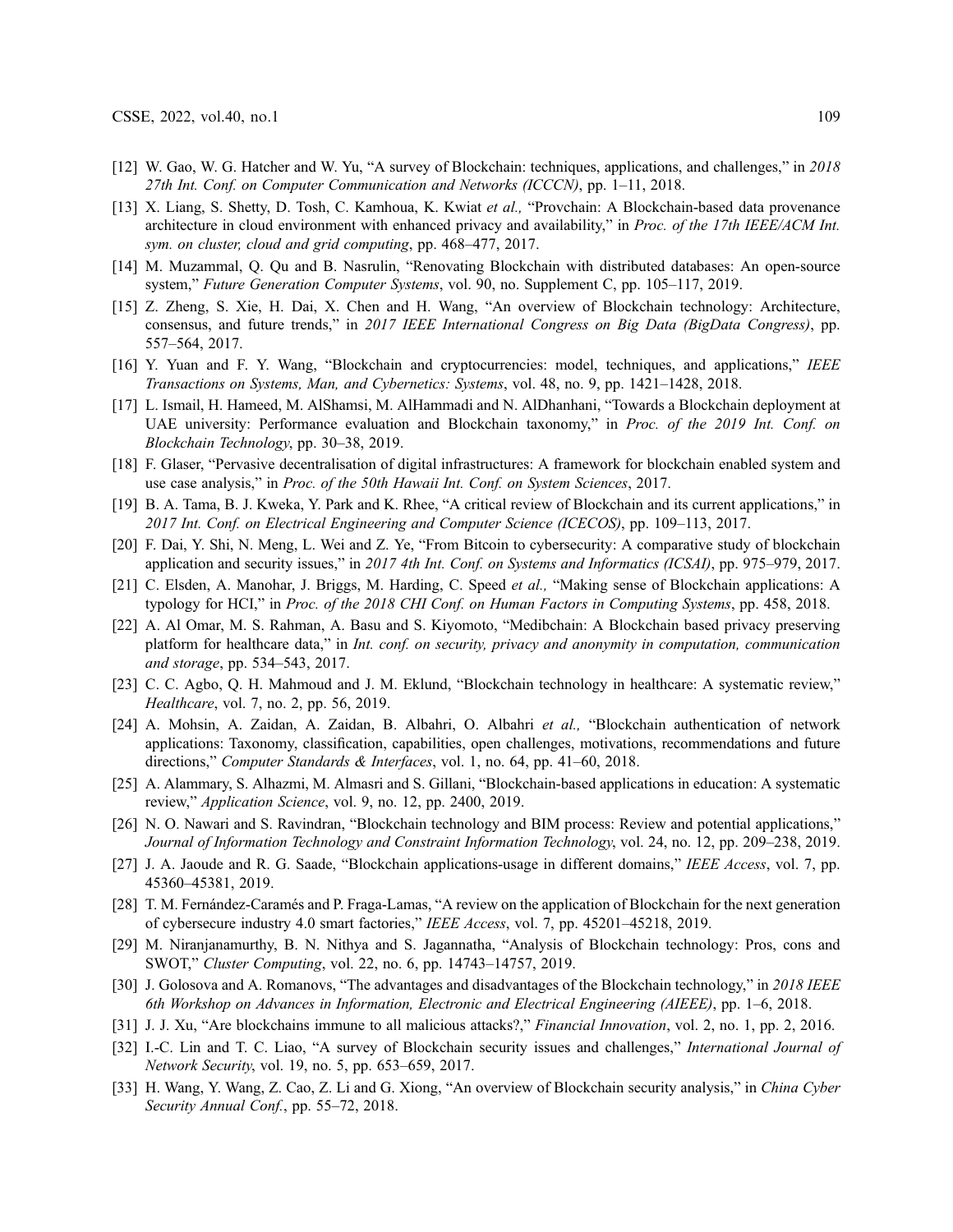- <span id="page-23-0"></span>[34] G. Agrawal, S. K. Soni and C. Agrawal, "A survey on attacks and approaches of intrusion detection systems," International Journal of Advanced Research in Computer Science, vol. 8, no. 8, pp. 231–253, 2017.
- <span id="page-23-1"></span>[35] S. Tug, W. Meng and Y. Wang, "CBSigIDS: towards collaborative Blockchained signature-based intrusion detection," in 2018 IEEE Int. Conf. on Internet of Things (iThings) and IEEE Green Computing and Communications (GreenCom) and IEEE Cyber, Physical and Social Computing (CPSCom) and IEEE Smart Data (SmartData), Halifax, NS, Canada, pp. 1228–1235, 2018.
- <span id="page-23-2"></span>[36] E. Vasilomanolakis, S. Karuppayah, M. Mühlhäuser and M. Fischer, "Taxonomy and survey of collaborative intrusion detection," ACM Computing Surveys CSUR, vol. 47, no. 4, pp. 55, 2015.
- <span id="page-23-3"></span>[37] T. A. Alamiedy, M. Anbar, A. K. Al-Ani, B. N. Al-Tamimi and N. Faleh, "Review on feature selection algorithms for anomaly-based intrusion detection system," in Int. Conf. of Reliable Information and Communication Technology, pp. 605–619, 2018.
- <span id="page-23-4"></span>[38] S. Dharmapurikar and J. W. Lockwood, "Fast and scalable pattern matching for network intrusion detection systems," IEEE Journal on Selected Areas in Communications, vol. 24, no. 10, pp. 1781–1792, 2006.
- <span id="page-23-5"></span>[39] M. Aldwairi, A. M. Abu-Dalo and M. Jarrah, "Pattern matching of signature-based IDS using Myers algorithm under MapReduce framework," EURASIP Journal on Information Security, vol. 2017, no. 1, pp. 2730, 2017.
- <span id="page-23-6"></span>[40] M. Naik and N. Geethanjali, "A multi-fusion pattern matching algorithm for signature-based network intrusion detection system," International Journal of Research in Engineering, IT and Social Sciences, vol. 23, no. 8, pp. 36–41, 2016.
- <span id="page-23-7"></span>[41] S. Souissi, L. Sliman and B. Charroux, "A novel security architecture based on multi-level rule expression language," in *Int. Conf. on Hybrid Intelligent Systems*, pp. 259–269, 2016.
- <span id="page-23-8"></span>[42] S. Geetha, U. N. Dulhare and S. S. S. Sindhu, "Intrusion detection using NBHoeffding rule-based decision tree for wireless sensor networks," in 2018 Second Int. Conf. on Advances in Electronics, Computers and Communications (ICAECC), pp. 1–5, 2018.
- <span id="page-23-9"></span>[43] S. Eckmann, G. Vigna and R. Kemmerer, "An attack language for state-based intrusion detection," in Proc. of the 2000 ACM Workshop on Intrusion Detection, ACM, 2000.
- <span id="page-23-10"></span>[44] C.-T. Lu, A. P. Boedihardjo and P. Manalwar, "Exploiting efficient data mining techniques to enhance intrusion detection systems," in IRI-2005 IEEE Int. Conf. on Information Reuse and Integration, Conf., pp. 512–517, 2005.
- <span id="page-23-11"></span>[45] R. Sahani, C. Rout, J. C. Badajena, A. K. Jena, H. Das et al., "Classification of intrusion detection using data mining techniques," in Progress in Computing, Analytics and Networking, Springer, pp. 753–764, 2018.
- <span id="page-23-12"></span>[46] F. Salo, M. Injadat, A. B. Nassif, A. Shami and A. Essex, "Data Mining techniques in intrusion detection systems: A systematic literature review," IEEE Access, vol. 6, pp. 56046–56058, 2018.
- <span id="page-23-13"></span>[47] M. Anbar, R. Abdullah, I. H. Hasbullah, Y. W. Chong and O. E. Elejla, "Comparative performance analysis of classification algorithms for intrusion detection system," in 2016 14th Annual Conf. on Privacy, Security and Trust (PST), pp. 282–288, 2016.
- <span id="page-23-14"></span>[48] P. Garcia-Teodoro, J. Diaz-Verdejo, G. Maciá-Fernández and E. Vázquez, "Anomaly-based network intrusion detection: Techniques, systems and challenges," Computers & Security, vol. 28, no. 1–2, pp. 18–28, 2009.
- <span id="page-23-15"></span>[49] M.-L. Shyu, S. C. Chen, K. Sarinnapakorn and L. Chang, A novel anomaly detection scheme based on principal component classifier. Miami Univ Coral Gables Fl Dept of Electrical and Computer Engineering, 2003.
- <span id="page-23-16"></span>[50] N. Ye and Q. Chen, "An anomaly detection technique based on a chi-square statistic for detecting intrusions into information systems," Quality and Reliability Engineering International, vol. 17, no. 2, pp. 105–112, 2001.
- <span id="page-23-17"></span>[51] A. Boukerche, R. B. Machado, K. R. Jucá, J. B. M. Sobral and M. S. Notare, "An agent based and biological inspired real-time intrusion detection and security model for computer network operations," Computer Communications, vol. 30, no. 13, pp. 2649–2660, 2007.
- [52] E. A. E. R. Abas, H. Abdelkader and A. Keshk, "Artificial immune system-based intrusion detection," in 2015 IEEE Seventh Int. Conf. on Intelligent Computing and Information Systems (ICICIS), pp. 542–546, 2015.
- <span id="page-23-18"></span>[53] P. Saurabh and B. Verma, "Immunity inspired cooperative agent-based security system," International Arab Journal of Information Technology, vol. 15, no. 2, pp. 289–295, 2018.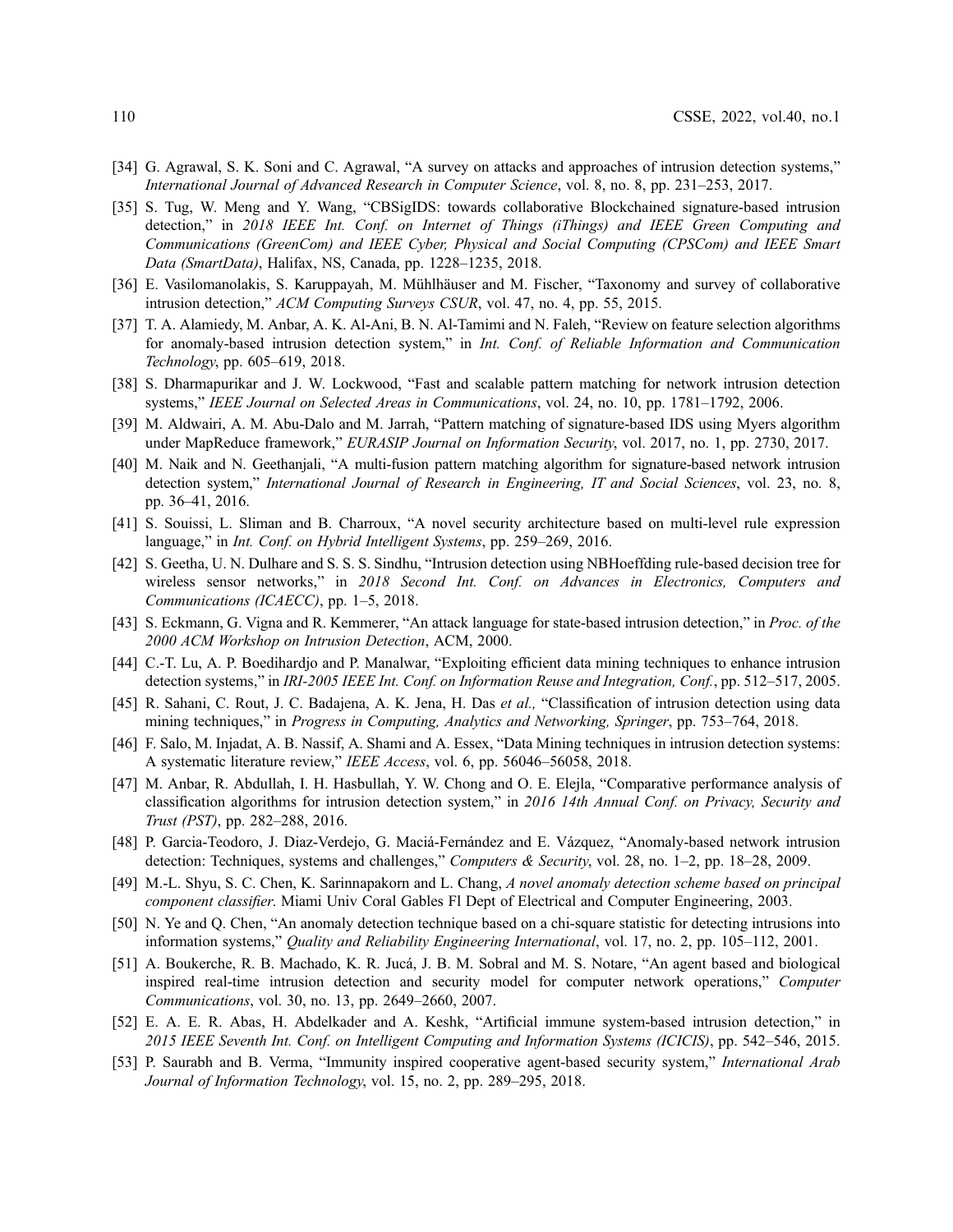- <span id="page-24-0"></span>[54] M. Jha and R. Acharya, "An immune inspired unsupervised intrusion detection system for detection of novel attacks," in 2016 IEEE Conf. on Intelligence and Security Informatics (ISI), pp. 292–297, 2016.
- <span id="page-24-1"></span>[55] M. H. Chen, P. C. Chang and J. L. Wu, "A population-based incremental learning approach with artificial immune system for network intrusion detection," *Engineering Applications of Artificial Intelligence*, vol. 51, no. 1, pp. 171–181, 2016.
- <span id="page-24-2"></span>[56] M. Zamani and M. Movahedi, "Machine learning techniques for intrusion detection," 2013. [Online]. Available at: <https://arxiv.org/abs/1312.2177>.
- [57] F. Hosseinpour, P. V. Amoli, F. Farahnakian, J. Plosila and T. Hämäläinen, "Artificial immune system based intrusion detection: Innate immunity using an unsupervised learning approach," International Journal of Digital Content Technology and its Applications, vol. 8, no. 5, pp. 1, 2014.
- <span id="page-24-3"></span>[58] H. H. Pajouh, G. Dastghaibyfard and S. Hashemi, "Two-tier network anomaly detection model: A machine learning approach," Journal of Intelligent Information Systems, vol. 48, no. 1, pp. 61–74, 2017.
- <span id="page-24-4"></span>[59] N. Farnaaz and M. Jabbar, "Random forest modeling for network intrusion detection system," Procedia Computer Science, vol. 89, no. 1, pp. 213–217, 2016.
- <span id="page-24-5"></span>[60] I. Iervolino, D. Accardo, A. E. Tirri, G. Pio and E. Salzano, "Quantitative risk analysis for the Amerigo Vespucci (Florence, Italy) airport including domino effects," Safety Science, vol. 113, no. 4, pp. 472–489, 2019.
- <span id="page-24-6"></span>[61] M. Anbar, R. Abdullah, B. N. Al-Tamimi and A. Hussain, "A machine learning approach to detect router advertisement flooding attacks in next-generation IPv6 networks," Cognitive Computation, vol. 10, no. 2, pp. 201–214, 2018.
- <span id="page-24-7"></span>[62] M. Elhamahmy, H. N. Elmahdy and I. A. Saroit, "A new approach for evaluating intrusion detection system," International Journal of Artificial Intelligent Systems and Machine Learning, vol. 2, no. 11, pp. 290–298, 2010.
- <span id="page-24-8"></span>[63] B. Abdullah, I. Abd-Alghafar, G. I. Salama and A. Abd-Alhafez, "Performance evaluation of a genetic algorithm based approach to network intrusion detection system," in Int. Conf. on Aerospace Sciences and Aviation Technology, vol. 13, no. aerospace sciences & aviation technology, ASAT-13. The Military Technical College, pp. 1–17, May 26–28, 2009.
- <span id="page-24-9"></span>[64] N. Gupta, K. Srivastava and A. Sharma, "Reducing false positive in intrusion detection system: a survey," International Journal of Computer Science and Information Technologies, vol. 7, no. 3, pp. 1600–1603, 2016.
- <span id="page-24-10"></span>[65] A. A. Ghorbani, W. Lu and M. Tavallaee, *Network Intrusion Detection and Prevention*. Vol. 47. Boston, MA: Springer US, 2010.
- <span id="page-24-11"></span>[66] N. Sultana, N. Chilamkurti, W. Peng and R. Alhadad, "Survey on SDN based network intrusion detection system using machine learning approaches," Peer-to-Peer Networking and Applications, vol. 12, no. 2, pp. 493–501, 2019.
- <span id="page-24-12"></span>[67] E. Hodo, X. Bellekens, A. Hamilton, C. Tachtatzis and R. Atkinson, "Shallow and deep networks intrusion detection system: A taxonomy and survey," 2017. [Online]. Available at: <https://arxiv.org/abs/1701.02145>.
- <span id="page-24-13"></span>[68] T. Golomb, Y. Mirsky and Y. Elovici, "CIoTA: Collaborative IoT anomaly detection via Blockchain," 2018. [Online]. Available at: <https://arxiv.org/abs/1803.03807>.
- <span id="page-24-14"></span>[69] T. Idé, "Collaborative Anomaly Detection on Blockchain from Noisy Sensor Data," in 2018 IEEE Int. Conf. on Data Mining Workshops (ICDMW), pp. 120–127, 2018.
- <span id="page-24-15"></span>[70] R. Kumari and M. Catherine, "Anomaly detection in Blockchain using clustering protocol," International Journal of Pure and Applied Mathematics, vol. 118, no. 20, pp. 391–396, 2018.
- <span id="page-24-16"></span>[71] S. Dey, "Securing majority-attack in blockchain using machine learning and algorithmic game theory: A proof of work," in 2018 10th Computer Science and Electronic Engineering (CEEC), pp. 7–10, 2018.
- <span id="page-24-17"></span>[72] M. Signorini, M. Pontecorvi, W. Kanoun and R. Di-Pietro, "BAD: Blockchain anomaly detection," IEEE Access, vol. 8, pp. 173481–173490, 2020.
- <span id="page-24-18"></span>[73] M. Signorini, M. Pontecorvi, W. Kanoun and R. Di-Pietro, "ADvISE: Anomaly Detection tool for Blockchain SystEms," in 2018 IEEE World Congress on Services (SERVICES), pp. 65–66, 2018.
- <span id="page-24-19"></span>[74] V. Kanth, A. Mcabee, M. Tummala and J. Mceachen, "Collaborative Intrusion Detection leveraging Blockchain and Pluggable Authentication Modules," in Proc. of the 53rd Hawaii Int. Conf. on System Sciences, 2020.